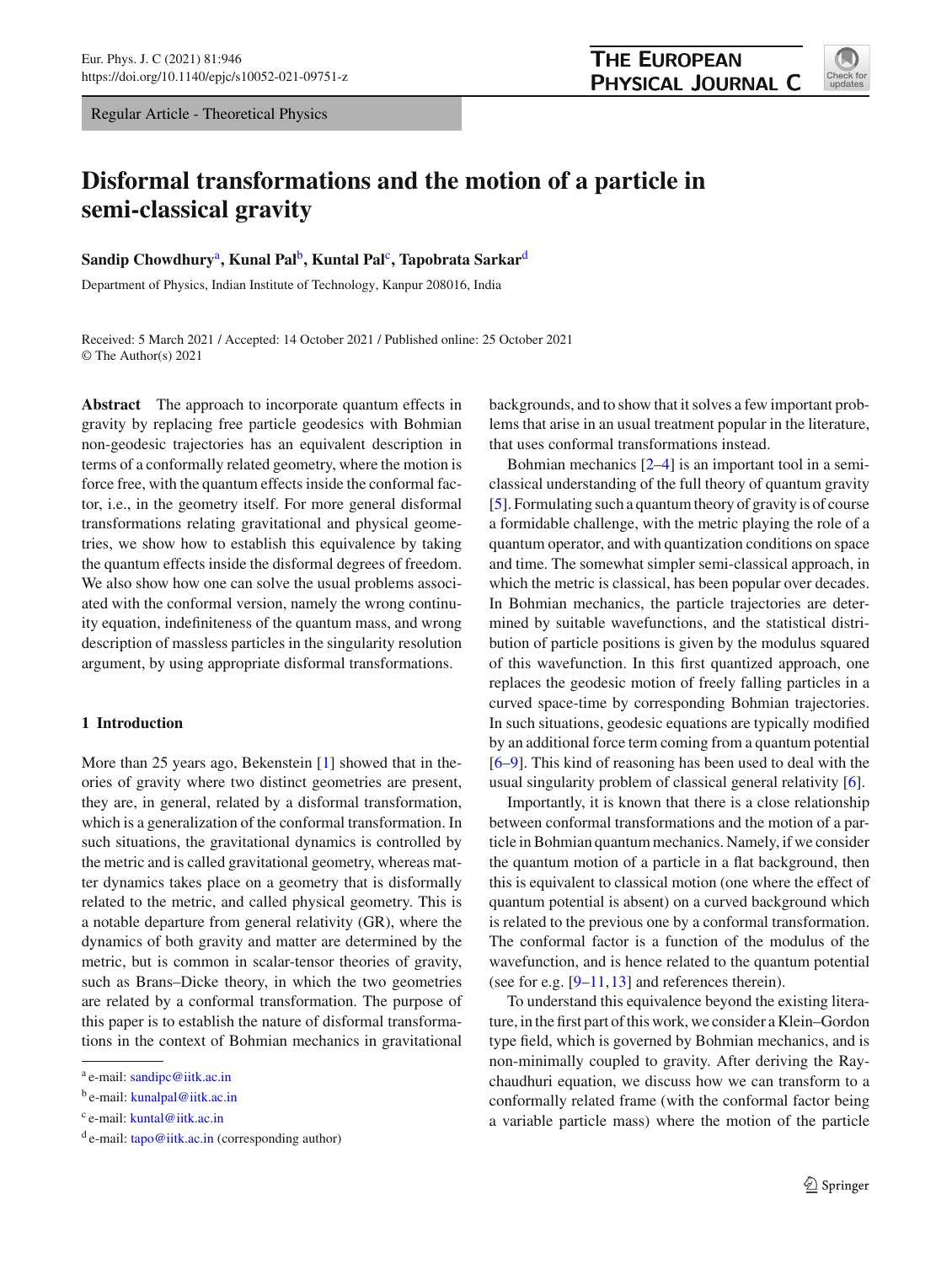is force free, but the corresponding field equations have the information of the quantum nature of the particle. We argue how to deal with the singularity problem in this frame where the quantum force is absent by working out a particular example of such transformation with a suitable choice of the wave function, in a Schwarzschild background.

In this context, an important question to ask is the following. If the physical geometry on which the particle moves is different from the gravitational geometry, can we perform an analysis similar to the one described above, where the particle, moving in the physical geometry, is a quantum mechanical particle obeying Bohmian mechanics ? Is it possible to incorporate quantum effects in the disformal factor as in the conformal case? We show it is possible, by deriving the relation between the acceleration equations and then relating the factors of the transformation with quantum potential.

Next, in a minimally coupled scenario, we show that by using the equivalent description in the disformal frame, we can solve some well known problems that are present in the conformal version of theory described before. For example, in presence of the quantum potential, the mass of a particle is modified to a variable one (known as the quantum mass of the particle), and this is not always positive definite, so that the theory may have tachyonic modes [\[3](#page-14-8)]. If we transform to a conformal frame where the quantum potential is absent, the particle mass becomes constant, but the transformation itself is not definite for such imaginary quantum mass. Furthermore the continuity equation in the transformed frame does not have the desired form to define a suitable probability density [\[14](#page-14-9),[15\]](#page-14-10). One of the main contributions of this paper is to show that instead of transforming to a conformal frame, if we use a disformal transformation, all of the above mention problems can be solved. The modified geodesic equation and the continuity equation fix the transformation factors such that have positive definite values even for a particle with negative quantum mass.

In the last part this work we address a related question. If the force on the particle due to it's quantum nature is absent in the conformal frame, what happens for a massless particle moving in null trajectory in that frame. It is known that, by the nature of construction of conformal transformation the null geodesics remains invariant, they do not feel any force in any of the two conformally related frames. In particular what happens to the argument used to avoid the singularity problem. Namely, how can null trajectories not cross if they do not feel any quantum force? We shall show how to answer this question by using the fact that under a general disformal transformation, a null trajectory of one frame is not null in another frame [\[1](#page-14-0)[,16](#page-14-11)]. By doing a disformal transformation in a direction different from the wave vector of the photon, we show that photon does not moves in a null trajectory in the gravitational geometry, and hence can avoid the singularity.

This paper is organized as follows. In Sect. [2,](#page-1-0) we briefly review the non-geodesic motion of the Bohmian particle in curved spacetime. Then we elaborate how the relation between the motion of this particle on a fixed background geometry can be equivalently described by a force free motion in a conformal frame, where the quantum effects are hidden in the energy momentum tensor. In Sect. [3,](#page-7-0) by assuming a minimal coupling between wavefunction and background geometry we describe how the previous set up may be generalized to disformally related spacetimes. Finally, in Sect. [4,](#page-9-0) we demonstrate how one can solve the usual problems that appear in a conformally transformed frame by using disformal transformations. The paper ends with conclusions in Sect. [5.](#page-13-0) Throughout this paper, we work in natural units and set  $G = c = \hbar = 1$ .

#### <span id="page-1-1"></span><span id="page-1-0"></span>**2 Bohmian motion on a classical background**

#### 2.1 The action and the Klein–Gordon equation

We consider a spinless quantum particle of mass*m* moving on a timelike path in a fixed classical background. The normalized wave function of such a particle  $\Psi(x^{\mu})$  can be written in terms of two single valued real functions  $\mathcal{R}(x^{\mu})$  and  $\mathcal{S}(x^{\mu})$ , which are the modulus and the phase function respectively, as  $\Psi(x^{\mu}) = \mathcal{R}(x^{\mu})e^{i\mathcal{S}(x^{\mu})}$  [\[3](#page-14-8)[,4](#page-14-2)]. Substituting this form of wave function in the Schrodinger equation, and separating the real and imaginary parts, one can show that, with the four-momentum associated with a particle of mass *m* guided by this wave function given by  $p_{\mu} = \partial_{\mu} S(x^{\mu})$ , these two equations can be interpreted as a quantum Hamilton–Jacobi equation, and a continuity equation with probability density  $\rho = \mathcal{R}^2$  [\[2](#page-14-1)[,3](#page-14-8)], respectively. But the Schrodinger equation is not a manifestly covariant equation. Thus to write down the relativistic version of the quantum Hamilton–Jacobi equation and the continuity equation, a popular approach in the literature has been to instead consider a Klein–Gordon type equation of a particle (whose dynamics is governed by the Bohmian mechanics) described by the wavefunction  $\Phi(x^{\mu})$ which is assumed to be moving on a fixed classical curved background  $(g_{\mu\nu})$ . Such models are considered previously in the literature in the context of Bohmian mechanics in [\[5](#page-14-3)– [9](#page-14-5)[,13](#page-14-7)], also see the books  $[11,12]$  $[11,12]$  for reviews of previous works on the usage of the Klein–Gordon equation in gravity. Indeed, as we have mentioned before, in relativistic quantum mechanics, different conceptual problems arise in the Bohmian interpretation of a single particle Klein–Gordon equation, e.g., indefiniteness of the quantum mass and the wrong continuity equation. Here we will show that such problems can be avoided by transforming to a disformally related frame.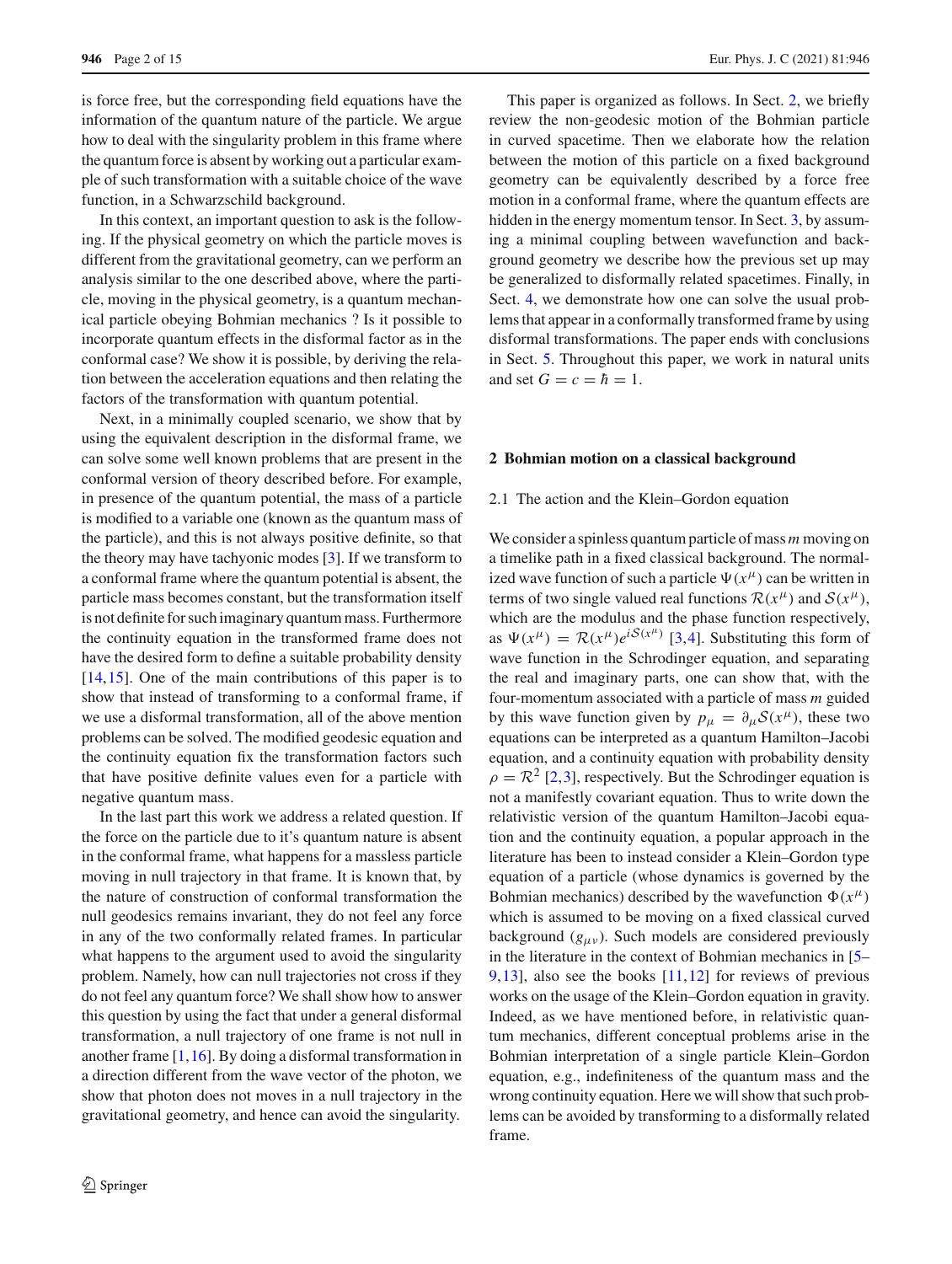We will start with the following action, with a nonminimal coupling term between the particle wavefunction  $\Phi$  and the Ricci scalar *R* whose variation will give us the desired Klein–Gordon type equation :

$$
S_{gr} + S_{\Phi} + S_m = \int d^4x \sqrt{-g} F(|\Phi|) R
$$
  
+ 
$$
\int d^4x \sqrt{-g} \Big[ -\frac{1}{2} g_{\mu\nu} (\nabla^{\mu} \Phi^*)(\nabla^{\nu} \Phi)
$$
  
- 
$$
\frac{1}{2} m^2 |\Phi|^2 \Big] + \int d^4x \sqrt{-g} \mathcal{L}_m(g^{\mu\nu}, \lambda_i).
$$
  
(1)

This action is commonly used popular alternatives to GR, called the scalar-tensor theories (the literature on the subject is vast, see, e.g.,  $[17, 18]$  $[17, 18]$ ). There,  $\Phi$  is more appropriately a scalar field. Here on the other hand,  $\Phi(x^{\mu})$  (a scalar function) is the first quantized wavefunction of the particle. In this paper no second quantization is imposed upon  $\Phi(x^{\mu})$ . In Eq. [\(1\)](#page-2-0),  $F(|\Phi|)$  is a function of the norm of the particle wavefunction and from now on we shall concentrate on a particular choice of  $F(\Phi)$ , namely  $F(\Phi) = -\frac{1}{2} \epsilon |\Phi|^2$ . The subscripts in the terms on the left hand side denote the actions of the gravitational part, that due to the particle wavefunction and the matter fields (collectively denoted as  $\lambda^i$ ) respectively. The coupling between the Ricci scalar *R*, and the wavefunction  $\Phi$  is assumed to be independent of whether it is in the quantum regime or can be approximately taken to be classical, i.e., independent of the energy scale of the system.

As before we can decompose the wavefunction in the polar form  $\Phi = \mathcal{R}(x^{\mu})e^{i\mathcal{S}(x^{\mu})}$  with  $\mathcal{R}(x^{\mu})$  and  $\mathcal{S}(x^{\mu})$  being two single valued real function of spacetime coordinates. Now substituting this in the total action, with the above choice of the coupling function, we have

<span id="page-2-2"></span>
$$
S_{gr} + S_{\Phi} + S_m
$$
  
=  $\frac{1}{2} \int d^4x \sqrt{-g} \Big[ -\epsilon R \mathcal{R}^2 - g_{\mu\nu} \Big( (\nabla^{\mu} \mathcal{R}) (\nabla^{\nu} \mathcal{R})$   
+  $\mathcal{R}^2 (\nabla^{\mu} \mathcal{S}) (\nabla^{\nu} \mathcal{S}) \Big) - m^2 |\mathcal{R}|^2 \Big] + S_m.$  (2)

This from of the action manifestly provides the coupling between the particle wavefunction and the geometry. As can be directly seen, only the magnitude of the wavefunction couples with the Ricci scalar and also contributes to the potential. From Eq. [\(1\)](#page-2-0), we see that gravitational dynamics is governed by the field equations [\[17](#page-14-13),[19\]](#page-14-15)

<span id="page-2-1"></span>
$$
G_{\mu\nu} = -\frac{1}{\epsilon |\Phi|^2} \left( T^m_{\mu\nu} + T^{\Phi}_{\mu\nu} \right)
$$
  
 
$$
+ \frac{1}{|\Phi|^2} \left( \nabla_{\mu} \nabla_{\nu} |\Phi|^2 - g_{\mu\nu} \Box |\Phi|^2 \right)
$$
  
with 
$$
T^i_{\mu\nu} = -\frac{2}{\sqrt{-g}} \frac{\delta S_i}{\delta g_{\mu\nu}},
$$
 (3)

where  $i = m$ ,  $\Phi$ . Here,  $G_{\mu\nu}$  is the Einstein tensor constructed from the metric  $g_{\mu\nu}$ , and  $T_{\mu\nu}^m$  and  $T_{\mu\nu}^{\Phi}$  are the energy momentum tensors associated with matter fields and  $\Phi$  respectively (we do not write down the explicit expressions for these quantities, which are standard and can be found in the references cited above). On the other hand the particle wave function satisfy the following Klein–Gordon like equation

$$
\left[\Box - m^2 - \epsilon R\right]\Phi = 0.\tag{4}
$$

<span id="page-2-0"></span>In four spacetime dimensions, this equation is conformally invariant only when the mass term is set to zero and  $\epsilon = \frac{1}{6}$ [\[20](#page-14-16)]. It is also important to notice that in [\[6](#page-14-4)], it was assumed that the background metric is non-dynamical in nature as a first approximation, i.e., backreaction was neglected. But in the general case with a non zero coupling between curvature and  $\Phi$ , this is not possible, unless of course we choose  $\Phi$ to be not dynamical (this fact should be clear from the field Eq.  $(3)$  above).

Substituting the polar form of the wavefunction  $\Phi =$  $\mathcal{R}(x^{\mu})e^{i\mathcal{S}(x^{\mu})}$  in the Klein–Gordon equation, and separating real and imaginary parts, or, alternatively directly using the second from of the action in Eq.  $(2)$  we get the following equations

<span id="page-2-4"></span>
$$
(\nabla_{\mu} S)(\nabla^{\mu} S) = -m^2 - \epsilon R + \frac{\Box \mathcal{R}}{\mathcal{R}} \text{ and}
$$

$$
\nabla_{\mu} \mathcal{J}^{\mu} = 0 \text{ with } \mathcal{J}_{\mu} = \mathcal{R}^2(\nabla_{\mu} S). \tag{5}
$$

The last term in the right hand side of the first relation above is known as the the quantum potential, which we shall denote as  $f(\mathcal{R})$  i.e. with  $\hbar^2$  momentarily restored:  $f(\mathcal{R}) = \frac{\hbar^2 \Box \mathcal{R}}{\mathcal{R}}$ . After one defines the appropriate curved space generalization of the four-momentum of the particle i.e.,  $p_{\mu} = \nabla_{\mu} S$ , this equation gives the constraint on the magnitude of fourmomentum

<span id="page-2-3"></span>
$$
p_{\mu}p^{\mu} = -m^2 - \epsilon R + \frac{\Box \mathcal{R}}{\mathcal{R}}.
$$
 (6)

On the other hand the second relation above represent a conservation equation for the current  $\mathcal{J}^{\mu}$ .

From the above Eq.  $(6)$ , we glean that the norm of the fourmomentum is not constant, and given this magnitude of the four-momentum it will be important how one defines a fourvelocity vector from it. We do this by defining the normalized four-velocity for a timelike trajectory as  $u^{\mu}u_{\mu} = -1$ , so that [\[5](#page-14-3)]

<span id="page-2-5"></span>
$$
p^{\mu} = M(x)u^{\mu}, \quad M(x) = \sqrt{(m^2 - f(R) + \epsilon R)}.
$$
 (7)

With this definition, the four-velocity remains the same as in the classical trajectory but the particle's mass becomes a variable depending on the quantum amplitude  $R$ , and this is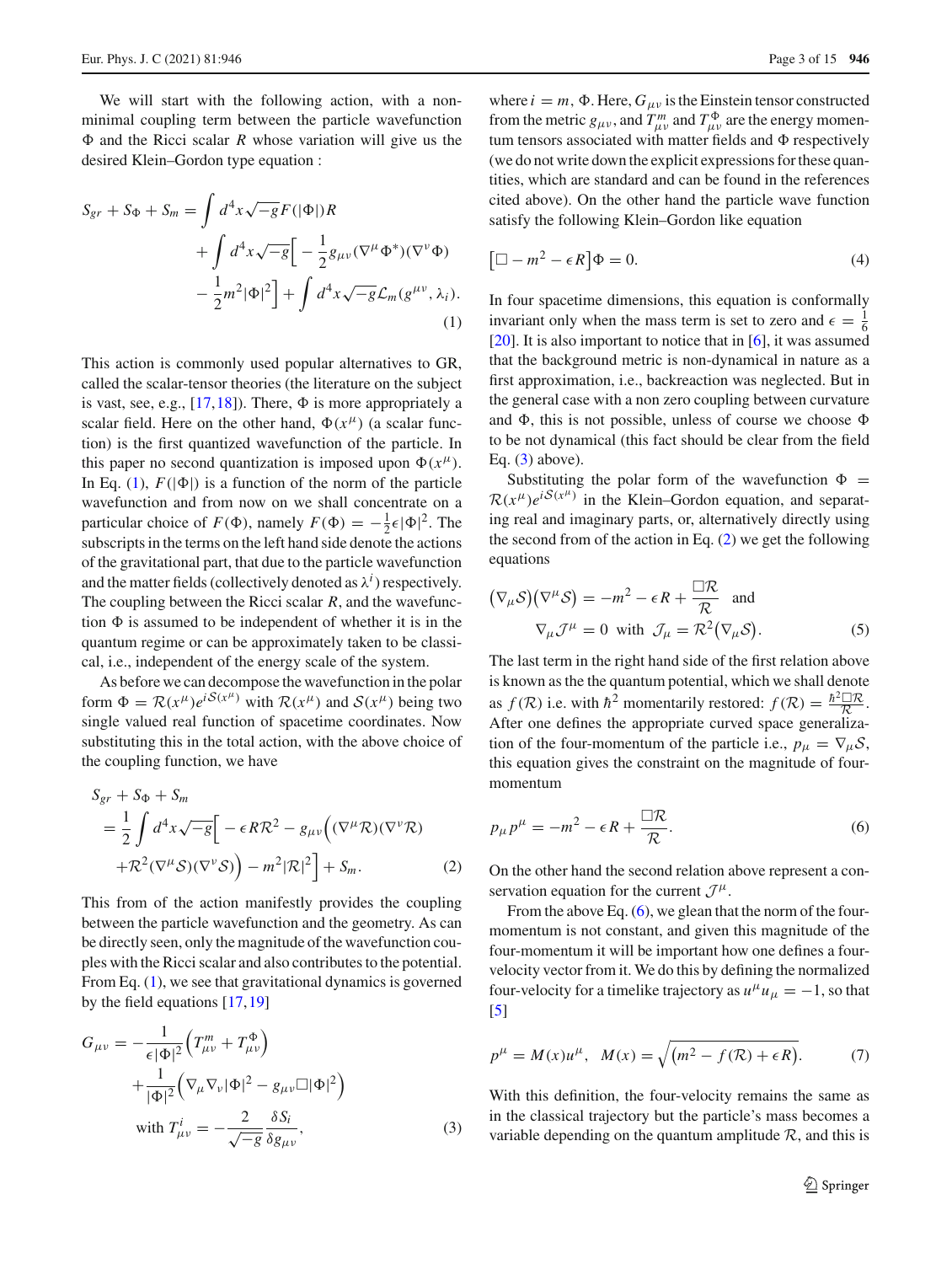known as the quantum mass of the particle. It is known that under an appropriate conformal transformation the action of a particle of variable mass becomes the action of a particle of constant mass (and vice versa). Using this fact in the next section we shall work in a conformally related frame, with conformal factor being appropriate function of quantum potential such that the dispersion relation of Eq. [\(6\)](#page-2-3) transforms to the dispersion relation of a particle of constant mass.

On the other hand the second equation of Eq.  $(5)$  implies, with this interpretation of variable quantum mass, the conservation equation of the 4-current to be  $\nabla_{\mu}(\mathcal{R}^2 M u^{\mu}) = 0$ . Unfortunately however, now it is not possible to interpret this equation (as is done in the corresponding non-relativistic Bohmian treatment of Schrodinger equation) as a continuity equation with the probability density defined as  $\rho =$  $\mathcal{R}^2$ . Because the corresponding equation should look like  $\nabla_{\mu}(\rho u^{\mu}) = 0$  [\[15\]](#page-14-10). As mentioned above, one of the motivation to transform to conformal frame is to make the particle mass constant and hence the equation of motion a geodesics, but it is not possible (as we shall explain in Sect. [2.5](#page-6-0) below), with the same transformation to make the conservation equation a continuity equation for probability density. Recently in [\[14](#page-14-9)] the authors have suggested a solution of this problem. In this work we shall propose an alternative one - use a disformal transformation rather than the conformal one.

As is clear from Eq. [\(6\)](#page-2-3), due to presence of the quantum potential (the  $f(\mathcal{R})$  term), the equation of motion of the particle is not a geodesic. Rather it contains an extra term coming form the force generated by the quantum potential. The straightforward way to find this force term in the acceleration equation is to take the directional derivative of the constraint relation of Eq.  $(6)$  by introducing a parameter (say  $\tau$ ) along the particle trajectory (see [\[9](#page-14-5)] for a derivation along these lines). For later purposes however, we shall use a variational principle and write down the action along the particle trajectory between two points (say 1 and 2) as

<span id="page-3-1"></span>
$$
S[x^{\mu}(\tau), \eta(\tau)] = \int_{1}^{2} d\tau \mathcal{L},
$$
  

$$
\mathcal{L} = \frac{1}{2} \bigg[ \eta^{-1} g_{\mu\nu} u^{\mu} u^{\nu} - \eta \big( m^{2} - f(\mathcal{R}) + \epsilon R \big) \bigg],
$$
 (8)

where  $\eta$  is a Lagrange multiplier, and  $u^{\mu}$  is the four-velocity of the particle, normalized as  $u^{\mu}u_{\mu} = -1$  $u^{\mu}u_{\mu} = -1$ .<sup>1</sup> Variation of the action with respect to  $x^{\mu}$  gives the usual Euler–Lagrange equations, and a variation with respect to the Lagrange multiplier gives  $\eta^2 = -\frac{u^{\mu}u_{\mu}}{M^2}$ , with *M* being the quantum mass defined above. Now substituting this into the Lagrangian of Eq.  $(8)$ , we have

<span id="page-3-3"></span>
$$
\mathcal{L} = \eta^{-1} \left[ u^{\mu} u_{\mu} \right] = -M \sqrt{-g_{\mu\nu} u^{\mu} u^{\nu}},\tag{9}
$$

so that the corresponding four-momentum  $p_{\mu} = \frac{\partial \mathcal{L}}{\partial \dot{x}^{\mu}}$  $rac{\partial \widetilde{\mathbf{v}}}{\partial \dot{x}^{\mu}}$  = √ *M*  $\frac{M}{-u^{\mu}u_{\mu}}u_{\mu}$  satisfies the required constraint relation  $p_{\mu}p^{\mu} =$ <sup>−</sup>*M*<sup>2</sup> (irrespective of the normalization of the 4-velocity). The acceleration equation corresponding to this Lagrangian is obtained by using the Euler–Lagrange equations, and is given by

<span id="page-3-2"></span>
$$
u^{\mu} \nabla_{\mu} u^{\nu}
$$
  
=  $-\frac{1}{2} (g^{\mu \nu} + u^{\mu} u^{\nu}) \nabla_{\mu} \ln(M^2)$   
=  $-\frac{1}{2} (g^{\mu \nu} + u^{\mu} u^{\nu}) \nabla_{\mu} \ln \left[ 1 - (f(\mathcal{R}) - \epsilon R) / m^2 \right].$  (10)

As anticipated, the right hand side of Eq. [\(10\)](#page-3-2) is non zero, and this indicates that the motion of a particle which is freely falling in the classical description is no longer force free for motion along a Bohmian trajectory. This term comes from the quantum potential. So unless  $\mathcal{R} = constant$ , or it satisfies the equation  $\Box \mathcal{R} = 0$ , this term is non-zero. This matches with the acceleration equation derived in [\[9\]](#page-14-5) from the momentum constrain relation  $(6)$ , but it is different from the equation written in  $[6]$ . This is due to the different parameterization employed, namely, the term proportional to  $u^{\mu}u^{\nu}$  can be absorbed by changing the parameter, although the first term can never be removed by any such redefinition of the parameter. Also note that the force term (from Eq.  $(10)$ ) is perpendicular to the velocity vector, i.e.,  $u^{\nu}u^{\mu}\nabla_{\mu}u_{\nu} = u^{\mu}h_{\mu\nu} = 0$ , where we have defined the transverse metric  $h_{\mu\nu} = g_{\mu\nu} + u_{\mu}u_{\nu}$ .

Now consider a congruence of timelike particle trajectories with  $u^{\mu}$  being the tangent to the trajectories. In a stan-dard fashion [\[24\]](#page-14-17), we consider  $B_{\mu\nu} = \nabla_{\nu} u_{\mu}$  and calculate it's change along the particle trajectories as

$$
u^{\mu}\nabla_{\mu}B_{\alpha\beta} = \nabla_{\beta}(u^{\mu}\nabla_{\mu}u_{\alpha}) - B_{\alpha\mu}B^{\mu}_{\beta} - R_{\alpha\mu\beta\nu}u^{\mu}u^{\nu}.
$$
 (11)

Taking the trace of this equation, and using the acceleration equation derived above, we arrive at the modified Raychaudhuri equation given by

<span id="page-3-4"></span>
$$
\frac{d\theta}{d\tau} = h^{\mu\nu} \Big( \nabla_{\mu} \nabla_{\nu} L + \nabla_{\mu} L \nabla_{\nu} L \Big) + \theta \frac{dL}{d\tau} - \frac{1}{3} \theta^2 - \sigma^{\alpha\beta} \sigma_{\alpha\beta} + \omega^{\alpha\beta} \omega_{\alpha\beta} - R_{\alpha\beta} u^{\alpha} u^{\beta},
$$
\n(12)

where  $a^{\alpha} = u^{\mu} \nabla_{\mu} u^{\alpha}$  is the acceleration vector,  $\theta = B^{\mu}_{\mu}$  $\nabla_{\mu} u^{\mu}$  is the expansion scalar,  $\sigma_{\mu\nu} = B_{(\mu\nu)} - \frac{1}{3} \theta h_{\mu\nu}$  is the shear tensor and  $\omega_{\mu\nu} = B_{[\mu\nu]}$  is the rotation tensor, and we have defined the function

$$
L = -\frac{1}{2}\ln\left[1 - \left(f(\mathcal{R}) - \epsilon R\right)/m^2\right].\tag{13}
$$

The terms involving *L* in the quantum Raychaudhuri equation are the contributions of the quantum effects, and the rela-

<span id="page-3-0"></span><sup>&</sup>lt;sup>1</sup> This four-velocity normalization is different from [\[6](#page-14-4)] but same as [\[9](#page-14-5)].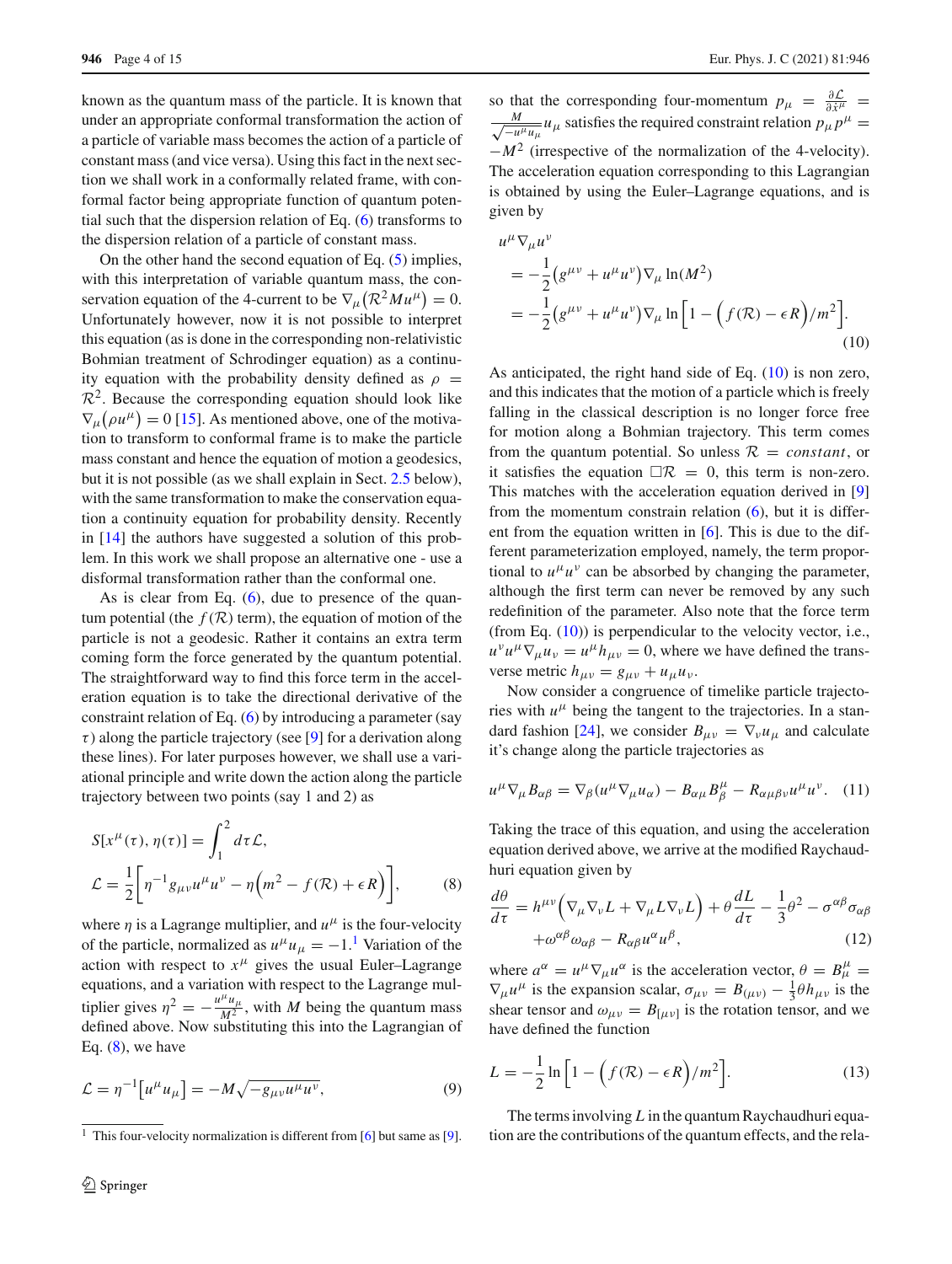tive contribution of these terms with respect to other classical terms determine whether the trajectory will reach a conjugate point or not [\[6\]](#page-14-4). Note that this form of Raychaudhuri equation is different from one given in  $[6]$  $[6]$ , due to the different parameterization of the trajectory. It is also different from the one derived in [\[9\]](#page-14-5), because those authors took  $\nabla_{\alpha} h_{\mu\nu} = 0$ . We also record the expression of the deviation equation for the vector field  $\xi^{\mu}$  between two non-geodesic curves as

$$
\frac{d^2\xi^{\mu}}{d\tau^2} = \xi^{\alpha} \Big( u^{\mu} u^{\nu} \nabla_{\alpha} \nabla_{\nu} L + u^{(\mu} \nabla_{|\alpha|} u^{\nu)} \nabla_{\nu} L \Big) + R^{\mu}_{\alpha\rho\nu} \xi^{\alpha} u^{\rho} u^{\nu}.
$$
\n(14)

#### 2.2 Bohmian trajectories in a conformally related frame

The purpose of this subsection is to discuss the transformation of the acceleration equation derived above, under a conformal transformation. If two metrics are related by a conformal transformation of the form  $\tilde{g}_{\mu\nu} = \Omega^2(x)g_{\mu\nu}$ , then it is well known that the relation between the acceleration equations in two frames are given by (see [\[19](#page-14-15)])

$$
\tilde{u^{\mu}}\tilde{\nabla}_{\mu}\tilde{u}^{\nu} = u^{\mu}\nabla_{\mu}u^{\nu} + h^{\mu\nu}\nabla_{\mu}(\ln \Omega). \tag{15}
$$

From this relation, we see that if a particle moves along the geodesic of the transformed frame, then the motion in the frame  $g_{\mu\nu}$  is non geodesic.

In our case, we choose to work in a frame that is related to the original metric by a conformal factor, such that the relation between the two metrics are<sup>2</sup>

$$
\tilde{g}_{\mu\nu} = (M^2/m^2)g_{\mu\nu}.\tag{16}
$$

We can conventionally express the above relations in terms of the action of a particle corresponding to the Lagrangian of Eq. [\(9\)](#page-3-3), along the path  $\gamma$  given by  $x^{\mu} = x^{\mu}(\tau)$ ,

<span id="page-4-4"></span>
$$
S_m[g_{\mu\nu}, \gamma, M] = -\int_{\gamma} m \sqrt{1 - \frac{f(\mathcal{R}) - \epsilon R}{m^2}} \sqrt{-g_{\mu\nu} u^{\mu} u^{\nu}} d\tau,
$$

$$
u^{\mu} = \frac{dx^{\mu}}{d\tau}.
$$
 (17)

In the conformally transformed frame the corresponding action for a path  $x^{\mu} = x^{\mu}(\tilde{\tau})$  is transformed into

$$
S_m\big[\tilde{g}_{\mu\nu},\gamma\big] = -\int_{\gamma} \sqrt{-\tilde{g}_{\mu\nu}\tilde{u}^{\mu}\tilde{u}^{\nu}} d\tilde{\tau}, u^{\mu} = \frac{dx^{\mu}}{d\tilde{\tau}}.
$$
 (18)

As can be readily seen by comparing them, the first form represents a particle having a variable mass *M* defined in Eq. [\(7\)](#page-2-5), and the second one is the action for a unit mass particle. If we

write down the acceleration equations corresponding to these actions, they turn out just to be same equations derived before i.e.,  $u^{\mu} \nabla_{\mu} u^{\nu} + h^{\mu \nu} \nabla_{\mu} (\ln \Omega)$  and  $\tilde{u^{\mu}} \tilde{\nabla}_{\mu} \tilde{u}^{\nu} = 0$ , and thus satisfy Eq. [\(15\)](#page-4-1). The implication of this relation is straightforward. Namely, the motion in the conformal frame is free from the force of the quantum potential. If we denote the momentum corresponding to the conformal frame as  $\tilde{p}^{\mu}$ , then this can be shown to satisfy  $\tilde{p}^{\mu} \tilde{p}_{\mu} = -1$ .

<span id="page-4-5"></span>If the motion in the conformal frame is force free, then where are the effects of the quantum potential in such a frame? The answer is simply that it is hidden inside the metric  $\tilde{g}_{\mu\nu}$  via the conformal factor. In other words the quantum effects are in the field equations, so that the metric and also the energy momentum tensors are different. Indeed, start-ing from the action of Eq. [\(1\)](#page-2-0) with  $\epsilon = 1/6$ , making the transformation of Eq. [\(16\)](#page-4-2), we obtain, after some algebra the following simplified action

<span id="page-4-3"></span><span id="page-4-1"></span>
$$
S = \frac{1}{2} \int d^4x \sqrt{-\tilde{g}} \left[ -\frac{1}{6} \tilde{R} |\tilde{\Phi}|^2 - \tilde{\nabla}_{\mu} \tilde{\Phi}^* \tilde{\nabla}^{\mu} \tilde{\Phi} - M^{-2} |\tilde{\Phi}|^2 \right] + \int d^4x \sqrt{-\tilde{g}} \tilde{\mathcal{L}}_m (M^{-2} \tilde{g}_{\mu\nu}, \lambda_{(i)}), \qquad (19)
$$

where we have redefined  $\tilde{\Phi} = (M/m)^{-1} \Phi$ . Since the conformal factor  $M^2$  is a real (or purely imaginary) number,  $\tilde{\Phi}$ and  $\Phi$  have different norms  $(\mathcal{R})$ , but they correspond to the same four-momentum  $p_{\mu} = \nabla_{\mu} S$ .

<span id="page-4-2"></span>The standard variation of this action with respect to the modified metric  $\tilde{g}_{\mu\nu}$  and the modified wavefunction  $\tilde{\Phi}$  gives the conformal version of Einstein equations and the equation of motion for the modified wavefunction (which are standard, see, e.g., [\[17\]](#page-14-13) and [\[20](#page-14-16)]). The energy momentum tensors in the two frames are related by  $\tilde{T}^m_{\mu\nu} = M^{-2}T^m_{\mu\nu}$  and hence transformed frame the EM tensor is no longer conserved, unless the trace of the EM tensor  $T_m$  in the conformal frame vanishes, i.e.,  $\tilde{\nabla}_{\nu} \tilde{T}_{m}^{\mu \nu} = -\tilde{T}_{m} (\nabla^{\mu} \ln M)$ .

# <span id="page-4-6"></span>2.3 Conserved quantities

If one wants to study the observational aspect of the problem of a particle moving along a quantum trajectory (Eq. [\(10\)](#page-3-2)), in presence of a massive gravitational object (say a black hole), it is important to find out the conserved quantities. Because the motion is not that of a freely falling particle, it is not obvious if usual conserved quantities for stationary spacetime, namely energy and angular momentum are also conserved along Bohmian trajectories.

When a classical particle of mass *m* moves in a geodesic satisfying  $p^{\mu} \nabla_{\mu} p_{\nu} = 0$  (here  $p^{\mu} = m u^{\mu}$ ), the quantity  $K_{\nu} p^{\nu}$  is conserved along the motion of the particle, i.e.,  $p^{\mu} \nabla_{\mu} (K_{\nu} p^{\nu}) = 0$ , where  $K^{\mu}$  is a Killing vector which satisfies the Killing equation  $\nabla_{(\mu} K_{\nu)} = 0$ . To find out how this equation is modified when the motion is along

<span id="page-4-0"></span><sup>&</sup>lt;sup>2</sup> The conformal factor  $\Omega^2$  is a dimensionless quantity. But in the following we shall often ignore the constant  $m^2$  factor for clarity.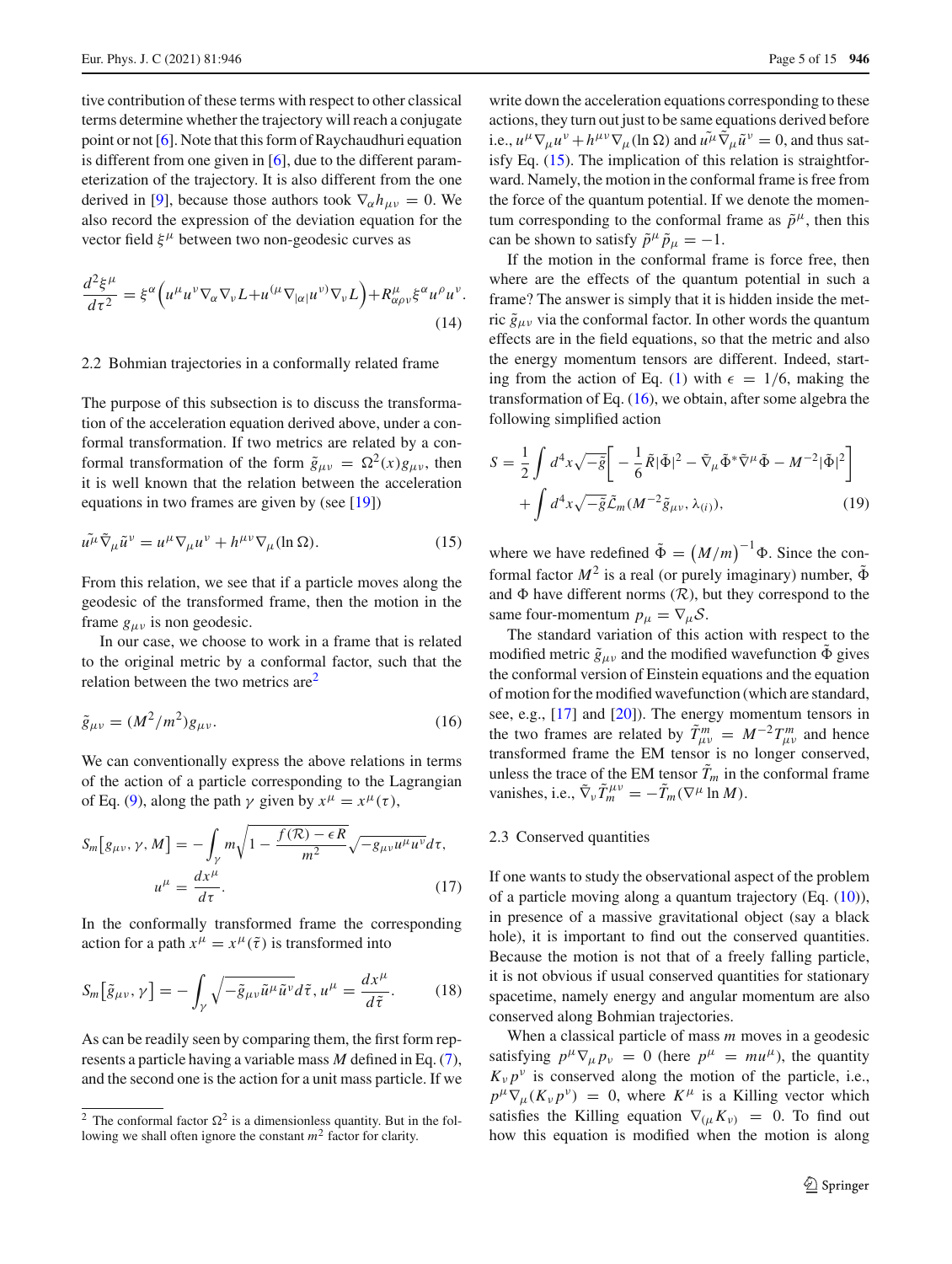a quantum Bohmian trajectory, we take directional derivative of the constraint relation  $p_{\mu} p^{\mu} = -M^2$  to obtain  $p^{\mu} \nabla_{\mu} p_{\nu} = -M \nabla_{\nu} M(x)$ . Now along quantum trajectory, we find

<span id="page-5-0"></span>
$$
p^{\mu} \nabla_{\mu} (K_{\nu} p^{\nu}) = p^{\mu} K_{\nu} \nabla_{\mu} (p^{\nu}) + p^{\mu} p^{\nu} \nabla_{\mu} K_{\nu}
$$
  
= 
$$
-K^{\nu} [M \nabla_{\nu} M(x)] + p^{\mu} p^{\nu} \nabla_{(\mu} K_{\nu)}.
$$
 (20)

We see that the Killing equation no longer implies that  $K_{\nu} p^{\nu}$ is a conserved quantity. However, it can be checked that  $p_{\mu}K^{\mu}$  is a conserved quantity, if  $K^{\mu}$  is a conformal Killing vector associated with the metric  $\tilde{g}_{\mu\nu}$ , i.e., it satisfies the equation  $\nabla_{(\mu} K_{\nu)} = -g_{\mu\nu} K^{\lambda} (\nabla_{\lambda} \ln \Omega)$  (here  $\Omega = M$ ).

The above conclusion is true for any general spacetime. For the special case of stationary spacetimes however, we can have an interesting situation, namely that, even for an ordinary Killing vector of  $g_{\mu\nu}$ , we can find a conserved quantity. To see this clearly, we start from Eq. [\(20\)](#page-5-0) and after a bit of algebra we arrive at

<span id="page-5-1"></span>
$$
p^{\mu} \nabla_{\mu} (K_{\nu} p^{\nu}) = K_{\nu} M u^{\mu} u^{\nu} \nabla_{\mu} M - K_{\nu} M^2 h^{\mu \nu} \nabla_{\mu} \ln M + M^2 u^{\mu} u^{\nu} \nabla_{\mu} K_{\nu}.
$$
 (21)

Now suppose that in the particle's wave function,  $\mathcal{R}(x^{\mu})$  is independent of time so that the quantum potential term and hence *M* are also time independent. In this case the vectors  $\nabla_{\mu} M$  and  $\nabla_{\mu} \log M$  have vanishing components along the dt direction. If the background spacetime is stationary, and the velocity is timelike, i.e.,  $u^{\mu} = (1, 0, 0, 0)$ , then for a vector field of the form  $K^{\mu} = (1, 0, 0, 0)$ , the first two terms of Eq. [\(21\)](#page-5-1) are identically zero (note that  $h^{\mu\nu}$  is spacelike in this case). This means that for a stationary spacetime and time independent  $\mathcal{R}$ , once again  $K_{\mu} p^{\mu}$  is conserved along the trajectory when the Killing equation is satisfied. This fact can be used to generate a quantum corrected version of any stationary spacetime (In [\[8\]](#page-14-18) such correction to Schwarzschild solution was obtained by using the quantum Raychaudhuri equation).

As an immediate application of this, we can use the conformal transformation above find out a quantum corrected version of the Schwarzschild metric. Let us assume a simple stationary state wave function so that that its modulus is given by  $\mathcal{R}(r) = Nr \exp\left(-\frac{r^2}{2}\right)$ , where *N* is a normalization constant. Then we calculate the quantum potential associated with the wave function on Schwarzschild background

$$
f(\mathcal{R}(r)) = \frac{\Box \mathcal{R}}{\mathcal{R}} = \frac{1}{r^3} \Big[ r \Big( r^4 - 5r^2 + 2 \Big) - 2\mathcal{M} \Big( r^4 - 4r^2 + 1 \Big) \Big],\tag{22}
$$

*M* being the Schwarzschild mass. The conformal version of Schwarzschild solution is given by the metric

<span id="page-5-2"></span>
$$
d\tilde{s}^{2} = \left(m^{2} + \frac{1}{r^{3}} \left[2\mathcal{M}(r^{4} - 4r^{2} + 1) - r(r^{4} - 5r^{2} + 2)\right]\right)
$$

$$
\times \left\{-\left(1 - \frac{2\mathcal{M}}{r}\right)dt^{2} + \left(1 - \frac{2\mathcal{M}}{r}\right)^{-1}dr^{2} + r^{2}d\Omega^{2}\right\}.
$$
(23)

This is the solution of the transformed field equation with  $\tilde{T}_{\mu\nu}^m = 0$ . A particle will follow the geodesics of this metric. The matter part of EM tensor is zero due to the relation  $\tilde{T}^m_{\mu\nu} =$  $M^{-2}T_{\mu\nu}^{m}$  discussed above.

# 2.4 Absence of singularities in the conformal frame

It was argued in [\[6](#page-14-4)] since the Bohmian trajectories cannot intersect each other, they do not form conjugate points and hence can avoid the usual singularities of GR. In this context, we ask the following question. In the conformally transformed frame there is no quantum force on the particle trajectory, then what happen to the conjugate points? Does the trajectory reach the singularities of the conformal frame  $\tilde{g}_{\mu\nu}$ ?

To answer this question, we consider the following conjec-ture proposed long back in [\[22\]](#page-14-19). If a metric  $g_{\mu\nu}$  is singular, we can always transform to the conformal frame  $\tilde{g}_{\mu\nu} = \Omega^2 g_{\mu\nu}$ which is non-singular and the singularities of the original metric show up as zeros of the conformal factor (as usual, the zeros of the conformal factor represent the boundaries of the spacetime). Keeping this conjecture in mind, the answer to the above question reduces to finding whether the conformal transformation of Eq.  $(16)$  is the required one to ensure the nonsingular nature of  $\tilde{g}_{\mu\nu}$ . If we consider a particle of mass *m* moving on a geodesics of the metric  $\tilde{g}_{\mu\nu}$ , then in the frame  $g_{\mu\nu}$  the particle's mass is time and position dependent (the modified mass in general depends on the nature of the conformal factor  $\Omega$ ) and it moves on a nongeodesic. In [\[22](#page-14-19)], the author had shown by working out several examples, this variable particle mass of the transformed frame  $g_{\mu\nu}$  should be the conformal factor to ensure the nonsingular nature of the metric  $\tilde{g}_{\mu\nu}$ . From Eq. [\(16\)](#page-4-2) we see this is exactly the case when the particle moves in the quantum corrected spacetime  $\tilde{g}_{\mu\nu}$ .

This should be clear from the example we have worked out above. The original Schwarzschild metric is singular at  $r \rightarrow 0$ . But the Ricci curvature scalar  $\tilde{R}$  of the metric  $\tilde{g}_{\mu\nu}$ is non-singular in this limit, as can be checked explicitly, i.e.,  $R_{r\to 0} = constant$ . Also the conformal factor in the transformation equation in Eq. [\(23\)](#page-5-2) is undefined in this limit. Thus if we start from the nonsingular frame  $\tilde{g}_{\mu\nu}$  and work in a conformally related frame  $g_{\mu\nu}$ , the conformal factor vanishes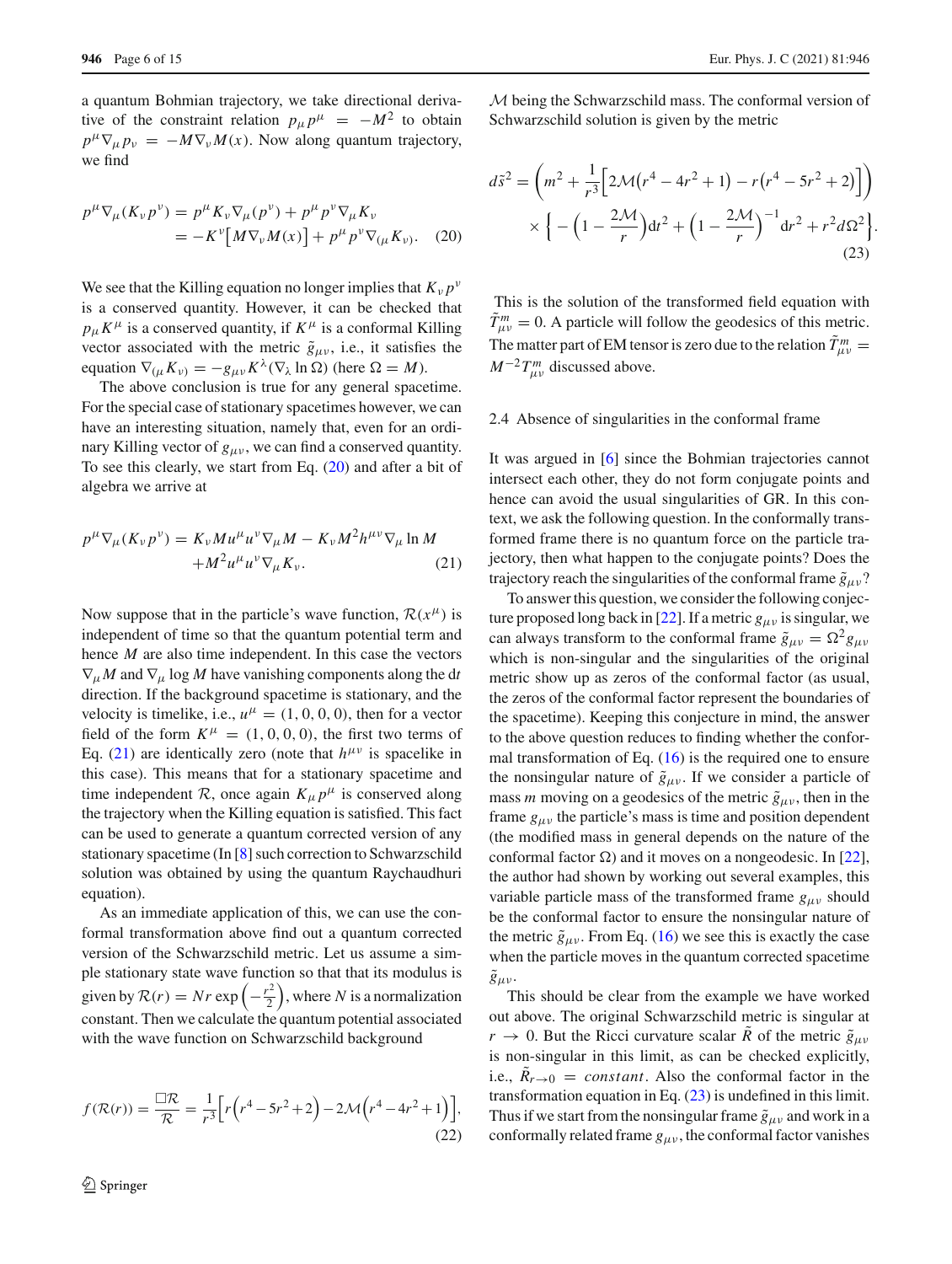precisely at  $r = 0$  making the transformation invalid at the singularity  $r = 0$ .

Thus we conclude that the singularity is avoided by the particle trajectory in both frames related by a conformal transformation. However the mechanisms behind the avoidance are very different in the two frames. In the original classical background spacetime which contain genuine curvature singularities, a quantum particle trajectory never reaches theses singularities due to the force originating from the quantum potential [\[6\]](#page-14-4). On the other hand, the conformally related (and hence the quantum corrected) frame, where the particle motion is entirely classical, is free from the curvature singularities by construction, according to the conjecture proposed long back in [\[22](#page-14-19)]. Note also that the quantum potential and hence the conformal factor depends on the wave function, and thus it is not guaranteed that the transformed metric is generically singularity free. This general case will be investigated elsewhere.

## <span id="page-6-0"></span>2.5 Problems with a conformally related frame

So far we have shown by the transformation of Eq.  $(16)$ , that it is possible to make the magnitude of  $\tilde{p}_{\mu}$  a constant. By using the same transformation, can we write the continuity equation (second equation in Eq. [\(5\)](#page-2-4)) in the desired form  $\tilde{\nabla}_{\mu}(\rho \tilde{u}^{\mu}) =$ 0? The answer is no. To explain this, we shall first derive an important relation between the expansion scalars ( $\theta$  and θ) of two frames and the probability density  $ρ$  (see Eq. [\(27\)](#page-6-1) below).

A conformal transformation is equivalent to a corresponding change in the proper time  $d\tau \to d\tilde{\tau} = \Omega d\tau$ . In GR, under such conformal transformations, the change in the Christoffel symbols are given by [\[17](#page-14-13)[,21](#page-14-20)]

$$
\delta \Gamma^{\sigma}_{\mu\nu} = 2\delta^{\sigma}_{(\mu}\partial_{\nu)}\ln\Omega - g_{\mu\nu}\partial^{\sigma}\ln\Omega.
$$
 (24)

Using this, one can check that the covariant derivative of the four velocity in the transformed frame is

$$
\tilde{\nabla}_{\mu}\tilde{u}_{\nu} = \Omega \Big( \nabla_{\mu} u_{\nu} + g_{\mu\nu} u^{\alpha} \nabla_{\alpha} \ln \Omega - u_{\mu} \nabla_{\nu} \ln \Omega \Big). \tag{25}
$$

<span id="page-6-3"></span>Taking the trace of this equation, we see that the expansion scalar  $\theta$  of a geodesic congruence transforms under a conformal transformation as

$$
\tilde{\theta} = \Omega^{-1} \Big( \theta + 3u^{\alpha} \nabla_{\alpha} \ln \Omega \Big). \tag{26}
$$

Using this relation we derive the following relation involving the probability density  $\rho$ ,

<span id="page-6-1"></span>
$$
\tilde{\nabla}_{\mu} \left( \rho \tilde{u}^{\mu} \right) = \rho \tilde{\theta} + \tilde{u}^{\mu} \tilde{\nabla}_{\mu} \rho
$$
\n
$$
= \rho \Omega^{-1} \left( \theta + 3u^{\alpha} \nabla_{\alpha} \ln \Omega \right) + \Omega^{-1} u^{\mu} \nabla_{\mu} \rho. \tag{27}
$$

<span id="page-6-2"></span>The criterion that in the transformed frame, the particle motion is a geodesic has already fixed the conformal factor  $\Omega$  equal to *M* up to a multiplicative constant. Now expanding the original conservation equation  $\nabla_{\mu} (\rho M u^{\mu}) = 0$  we have the relation

$$
\rho \theta = -\rho u^{\alpha} \nabla_{\alpha} \ln M - u^{\alpha} \nabla_{\alpha} \rho. \tag{28}
$$

Eliminating  $\theta$  between Eqs. [\(27\)](#page-6-1) and [\(28\)](#page-6-2), we see that  $\tilde{\nabla}_{\mu}(\rho \tilde{u}^{\mu}) \neq 0$ . Thus transformation to a conformal frame gives rise to a wrong continuity equation. The reason for this is of course the fact that the momentum constrain relation has already fixed the conformal factor equal to *M*. As we shall show in sequel, for disformally related metrics, there is still enough freedom to fix both the problems.

A somewhat subtle point here is worth mentioning. Remember that we redefined the wavefunction as  $\Phi = M\tilde{\Phi}$ , so that the resulting action in Eq. [\(19\)](#page-4-3) is more convenient to work with. As we have mentioned, in this redefinition, the norm of the wave function changes to  $\tilde{R} = M^{-1}R$ , and hence if one defines a transformed probability density  $\tilde{\rho} = \tilde{\mathcal{R}}^2$  and demands that  $\tilde{\nabla}_{\mu}(\tilde{\rho}\tilde{u}^{\mu})$  is the quantity one should be looking for, we can see, by an analogous procedure as above that this quantity is indeed conserved, i.e.,  $\tilde{\nabla}_{\mu}(\tilde{\rho}\tilde{u}^{\mu}) = 0$ . But let us stress that this is not the continuity equation we are after, simply because the field redefinition (Weyl scaling) has nothing to do with the original conformal transformation  $g_{\mu\nu} \rightarrow \tilde{g}_{\mu\nu}$ , which is an actual change of the geometry itself, and not a change of coordinates or fields living in the spacetime [\[21](#page-14-20)]. The only purpose it serves (in this context) is to rewrite the action in a convenient form. Notice also that when  $M^2 < 0$ the transformed density  $(\tilde{\rho})$  is not even well defined in the transformed frame.

<span id="page-6-5"></span><span id="page-6-4"></span>Apart from the wrong continuity equation, there is a further issue that is problematic in a conformally related frame. So far in our discussion of non geodesic motion, we have always consider a timelike trajectory for which  $u^{\mu}u_{\mu} = -1$ , but we can generalize the result for spacelike and null trajectories also. For the general case the Eq. [\(10\)](#page-3-2) is given by

$$
u^{\mu}\nabla_{\mu}u^{\nu} = \frac{1}{2}(\alpha g^{\mu\nu} - u^{\mu}u^{\nu})\nabla_{\mu}\ln(m^{2} - f(\mathcal{R})),\qquad(29)
$$

where  $\alpha = -1, +1, 0$ , for time-like, space-like and null geodesics, respectively. Now for a massless particle, we put  $m = 0$ , and since the term proportional to  $u^{\mu}u^{\nu}$  can be absorbed in a re-parameterization of proper time, the only remaining term is proportional to  $\alpha$ , and hence the acceleration is zero for massless particle in both frames. So a natural question is, if null trajectories always move in geodesics, what happens to the singularity resolution argument for massless particles ? That is, if the force due to the quantum poten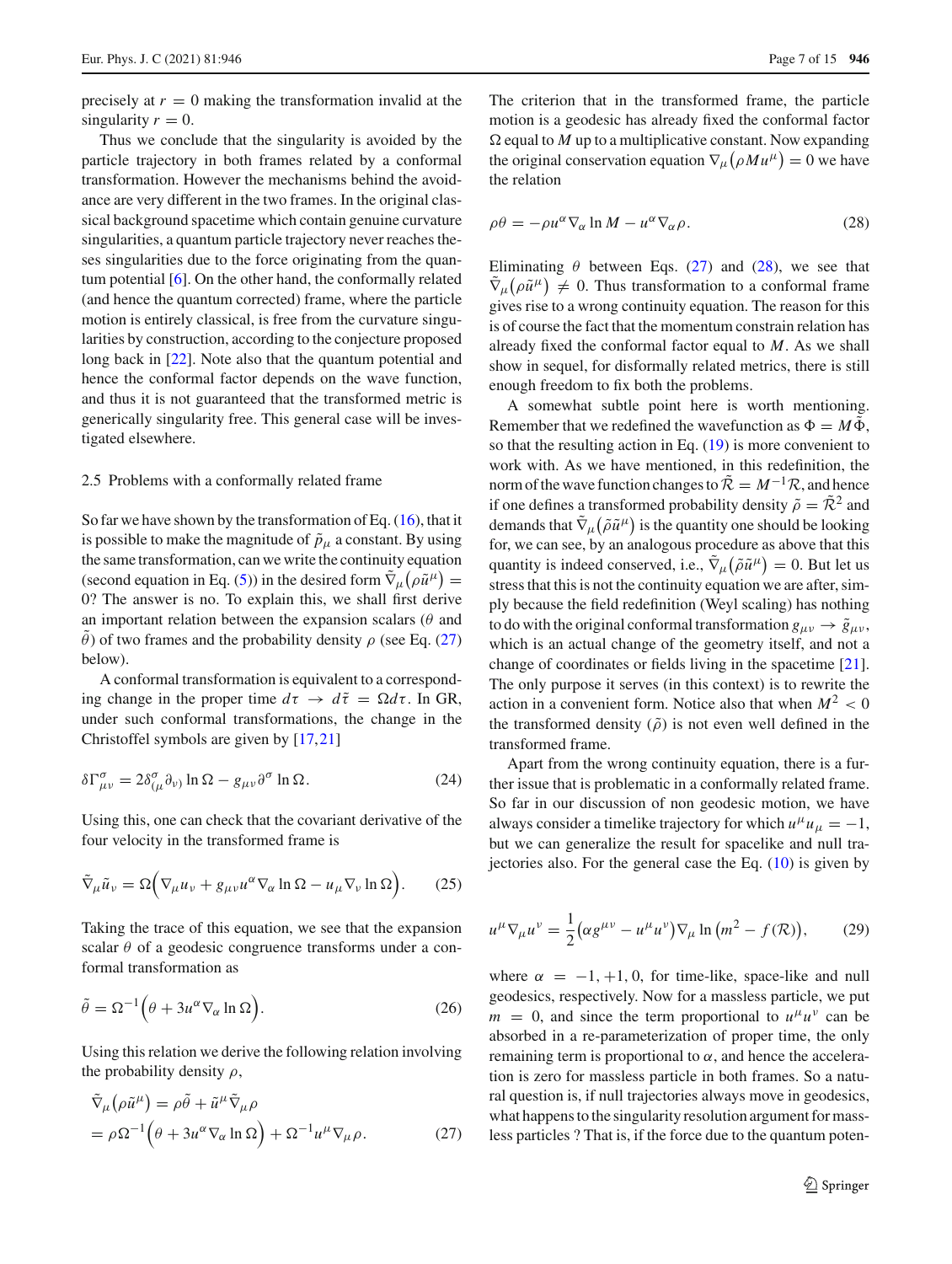tial does not affect null trajectories, we ask why they do not form a caustic as in GR, and hence fall into a singularity?

We will next show that all the problems mentioned above are resolved by using disformal transformations instead. However before going into this, we will make an important simplification by assuming minimal coupling.

#### <span id="page-7-4"></span>2.6 Description in a minimally coupled background

In analysing the motion of a quantum particle on a curved background so far we have worked by assuming that there exists a non-minimal coupling between the curvature scalar *R* and the wavefunction describing the particle. Though sometimes presence of this term helps to make the analysis in the conformal frame simpler, it makes a nontrivial contribution to the Einstein equation, such that the metric in general will not be non-dynamical - as can be seen from Eq. [\(3\)](#page-2-1). Usually this contribution is neglected (as was done in [\[6\]](#page-14-4)) and  $\Phi$  is assumed to be defined on a non-dynamical static background.

From now on we will instead start working in a frame where  $\Phi$  is minimally coupled to the background [\[5](#page-14-3)]. Then the total action is similar to the one in Eq. [\(1\)](#page-2-0) with  $F(\Phi) = 1$ , and  $\Phi$  satisfies the Klein–Gordon equation  $(\Box - m^2)\Phi = 0$ . The dispersion relation now changes to

$$
p_{\mu}p^{\mu} = -m^2 + \frac{\Box \mathcal{R}}{\mathcal{R}} = M^2 u_{\mu} u^{\mu}, \qquad (30)
$$

which indicates that a quantum particle will follow a non geodesics motion in this frame as given in Eq. [\(10\)](#page-3-2), with  $\epsilon = 0$ . We can always transform to a conformal frame, where the motion of the particle will be on a geodesic and quantum effects are included in the energy momentum tensor, but in that frame there is a non-minimal coupling between the curvature scalar and the redefined wavefunction[.3](#page-7-1)

The advantage of this approach compared to the previous one is that, this picture is more in line with the scalar tensor theories of gravity  $[17,18]$  $[17,18]$ . There, in the Jordan frame, a test particle follows the geodesic equation. On the other hand, in the conformally related Einstein frame, the scalar field couples to matter, and the test particle follows non-geodesic motion, as the interaction between the scalar field and matter causes the particle to feel an additional force [\[18](#page-14-14)]. Also in this approach, since in the original frame, the quantum mass given by  $M = \sqrt{m^2 - f(\mathcal{R})}$  is independent of the coupling constant  $\epsilon$ , its nature is unambiguous, i.e., if  $f(\mathcal{R}) > m^2$ , then the quantum mass is imaginary, otherwise it is real. If we had started with a nonminimal coupling, this depends on the constant  $\epsilon$  as in the previous sections. As we will

momentarily see, this property helps to solve the problem of indefiniteness of quantum mass uniquely in this frame, using a disformal transformation.

All the calculations in the rest of the paper are performed assuming a minimal coupling. When there is non-minimal coupling between gravitational and particle degrees of freedom, our calculations can be generalized with some minor modifications, but in the transformed frame it is rather difficult to see the quantum effects in the metric through calculating the EM tensor, because there will be terms coming from the non-minimal coupling also (with minimal coupling, the last two terms in the right hand side of Eq. [\(3\)](#page-2-1) are zero). In short, when there is already a coupling between classical background and the quantum particle, the process of incorporating quantum effects in background geometry loses some of its meaning because from the start the classical aspects of the spacetime and the quantum aspects of the particle are related. For the non-minimal case they separate to begin with.

## <span id="page-7-0"></span>**3 Bohmian trajectory on a physical geometry**

<span id="page-7-2"></span>So far we have assumed a description of gravity where gravitational and particle dynamics take place in conformally related global Riemannian spacetimes, called gravitational and physical geometries respectively. But as we have pointed out in the introduction, the relation between these two geometries can be more general than the conformal transformation. It was shown in [\[1\]](#page-14-0), by assuming the physical geometry (on which the matter dynamics takes place) to be Finslerian (instead of Riemannian), and using arguments based on the weak equivalence principle and causality, that in the most general case, both the gravitational and the physical geometries have to be Riemannian and that in general such geometries are related to each other by a disformal transformation. It is thus natural to ask what are the consequences of quantum motion in terms of Bohmian mechanics in this more general case. This is the topic we discuss in this section.

# 3.1 Disformal transformations

Two metrics  $g^*$  and  $g$  (and their inverses) are said to be related to each other by the a disformal transformation, if the relation between them is given by  $[1,16]$  $[1,16]$  $[1,16]$ 

<span id="page-7-3"></span>
$$
g_{\mu\nu}^{*} = \Omega^{2}(\phi, X)g_{\mu\nu} - \alpha\mathcal{B}(\phi, X)\phi_{\mu}\phi_{\nu},
$$
  
\n
$$
g^{*\mu\nu} = \Omega^{-2}\bigg[g^{\mu\nu} + \alpha\frac{\mathcal{B}}{\Omega^{2} - 2XB}\phi^{\mu}\phi^{\nu}\bigg],
$$
  
\n
$$
X = -\frac{1}{2}g^{\mu\nu}\phi_{\mu}\phi_{\nu},
$$
\n(31)

where  $\alpha = 0, \pm 1$ , both  $\Omega$  and  $\beta$  are arbitrary real functions of a scalar field  $\phi$ , and we have used the notation  $\phi_{\mu} = \nabla_{\mu} \phi$  to

<span id="page-7-1"></span> $\frac{3}{3}$  For a massless particle one can make the action and hence the Klein– Gordon equation conformally invariant by choosing  $\epsilon = 1/6$  in 4 spacetime dimensions. But for massive particles, with which we shall mostly work with, this invariance is lost.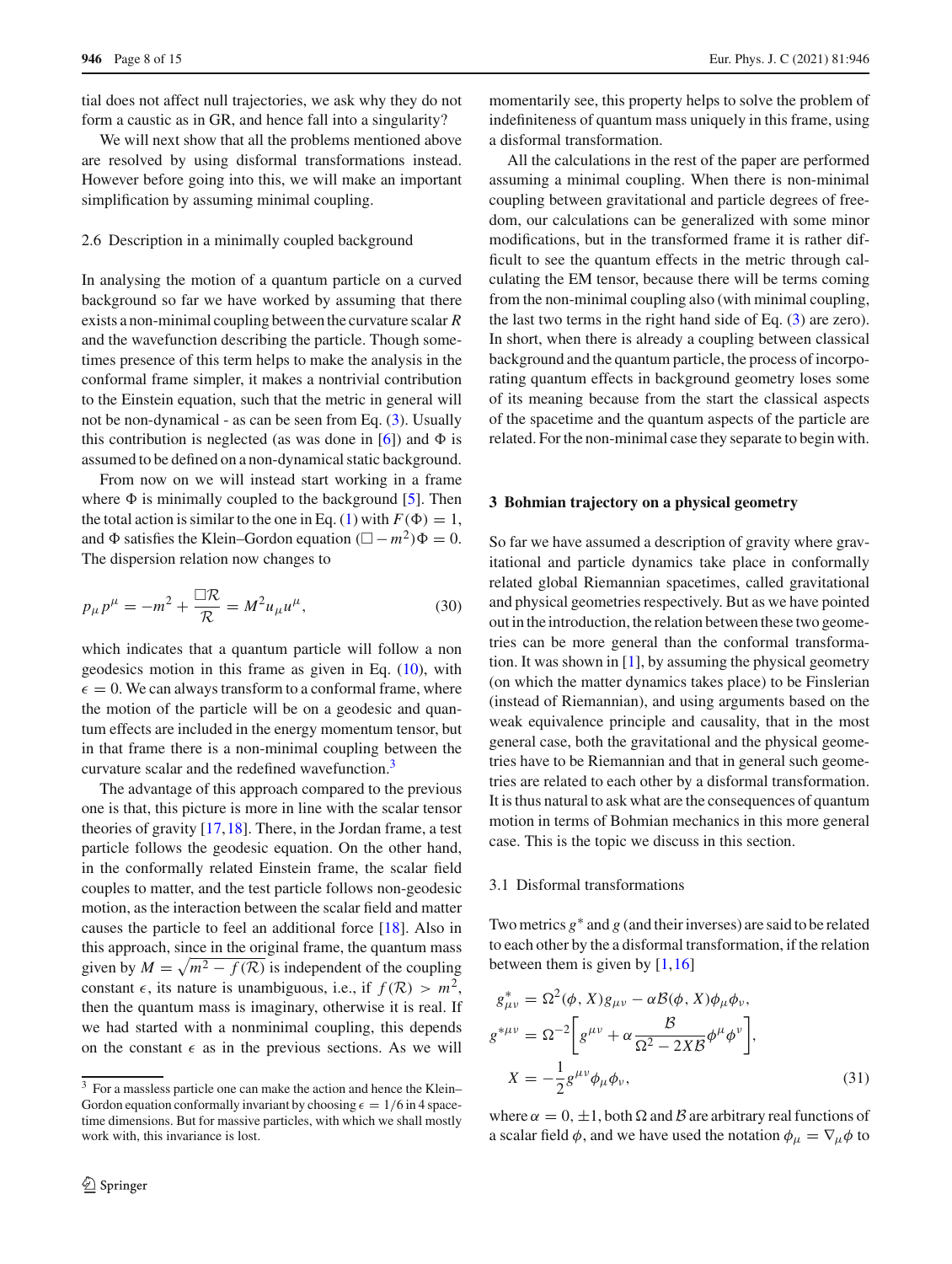denote the normal vector to a  $\phi = const$  hypersurface. Note that all indices of  $\phi_{\mu}$  are raised and lowered by the metric  $g_{\mu\nu}$ . We will denote all the tensor quantities with respect to  $g^*_{\mu\nu}$  with a superscript "\*".

If we consider the motion of a particle moving on a timelike trajectory we can choose the normal vectors  $\phi_{\mu}$  to be hypersurface orthogonal velocity vector  $v^{\mu}$  of the trajectories, and in this case  $\alpha = -1$  (though in the calculations below we will keep  $\alpha$  to generalize the results to a spacelike trajectories also). The identification of  $\phi_{\mu}$  with velocity is a choice, and as long as we are considering the motion along timelike (or spacelike) trajectory this is a good choice, but for null trajectories we will make a different choice because in general via a disformal transformation, unlike a conformal one, a null geodesic can map to a non-geodesic trajectory (this will be crucial in our arguments in Sect. [4.2\)](#page-10-0). Thus the form of the disformal transformation and its inverse that we will consider for now are the following [\[25](#page-14-21)]

<span id="page-8-4"></span>
$$
g_{\mu\nu}^{*} = \Omega^{2}(x)g_{\mu\nu} - \alpha\mathcal{B}(x)v_{\mu}v_{\nu},
$$
  

$$
g^{*\mu\nu} = \Omega^{-2}\left[g^{\mu\nu} + \alpha\left(\frac{\mathcal{B}}{\Omega^{2} - \mathcal{B}}\right)v^{\mu}v^{\nu}\right].
$$
 (32)

This transformation is equivalent to a transformation of the proper time [\[16](#page-14-11)]

$$
d\tau^{*2} = -g_{\mu\nu}^{*} dx^{\mu} dx^{\nu} = -\left[\Omega^{2} g_{\mu\nu} - \alpha \mathcal{B} v_{\mu} v_{\nu}\right] dx^{\mu} dx^{\nu}
$$

$$
= \left[\Omega^{2} + \alpha \mathcal{B}\right] d\tau^{2}.
$$
(33)

Now, the tangent vector to a particle trajectory is  $v^{\mu}$  =  $dx^{\mu}/d\tau$ . With respect to  $g^*_{\mu\nu}$ , this vector is defined as  $v^* = dx^{\mu}/d\tau^*$ . From the above relations we can find out the followings

$$
v_{\mu}^{*} = \sqrt{\mathcal{F}} v_{\mu}, \quad v^{*\mu} = g^{*\mu\nu} v_{\nu}^{*} = \mathcal{F}^{-1/2} v^{\mu},
$$
  

$$
\mathcal{F} = \Omega^{2} + \alpha \mathcal{B}, \quad g_{\mu\nu}^{*} v^{*\mu} v^{*\nu} = \alpha.
$$
 (34)

As can be seen, the vector  $v^{*\mu}$  is normalized with respect to the transformed metric *g*∗μν .

# 3.2 Relation between acceleration vectors and particle motion

Using the formulas given above, we can now establish the required relation between acceleration vectors  $a^{\nu} = v^{\mu} \nabla_{\mu} v^{\nu}$ and  $a^{*v} = v^{*\mu} \nabla^*_{\mu} v^{*\nu}$  of two metrics, where  $\nabla^*_{\mu}$  is the covariant derivative with respect to  $g^*_{\mu\nu}$ . First, we write down the known relation between the quantities  $\Gamma^{\ast\lambda}_{\mu\nu}v^*_{\lambda}$  and  $\Gamma^{\lambda}_{\mu\nu}v_{\lambda}$  (see [\[25](#page-14-21)] for details)

<span id="page-8-0"></span>
$$
\Gamma^{\ast\lambda}_{\mu\nu} v^{\ast}_{\lambda} = \sqrt{\mathcal{F}} \Gamma^{\lambda}_{\mu\nu} v_{\lambda} + \frac{1}{2\sqrt{\mathcal{F}}} \Big[ \alpha v_{\mu} v_{\nu} v^{\alpha} \nabla_{\alpha} \mathcal{F} - h_{\mu\nu} v^{\alpha} \nabla_{\alpha} \Omega^{2} -2 \mathcal{B} K_{\mu\nu} + 2 v_{(\mu} h^{\alpha}_{\nu)} \nabla_{\alpha} \mathcal{F} \Big],
$$
\n(35)

where  $\Gamma_{\mu\nu}^{\lambda}$  are the connection coefficients, and we have defined the extrinsic curvature in standard fashion, as

$$
K_{\mu\nu} = h_{\mu}^{\alpha} \nabla_{\alpha} u_{\nu} = \nabla_{\mu} v_{\nu} - \alpha a_{\nu} v_{\mu}.
$$
 (36)

Substituting Eq. [\(35\)](#page-8-0) in the formula  $\nabla^*_{\mu} v^*_{\nu} = \partial_{\mu} v^*_{\nu} - \Gamma^*_{\mu\nu} v^*_{\lambda}$ , after a few steps of straightforward algebra, we get the following relation between covariant derivative of a vector with respect to both metrics

<span id="page-8-1"></span>
$$
\nabla_{\mu}^{*} v_{\nu}^{*} = \sqrt{\mathcal{F}} \bigg( \nabla_{\mu} v_{\nu} + \frac{v^{\alpha} \nabla_{\alpha} \Omega^{2}}{2\mathcal{F}} h_{\mu\nu} + \frac{\mathcal{B}}{\mathcal{F}} K_{(\mu\nu)} + \frac{v_{\nu} \nabla_{\mu} \mathcal{F}}{2\mathcal{F}} - \frac{\alpha v_{\mu} v_{\nu} v^{\alpha} \nabla_{\alpha} \mathcal{F}}{2\mathcal{F}} - \frac{1}{\mathcal{F}} v_{(\mu} h_{\nu}^{\alpha} \nabla_{\alpha} \mathcal{F} \bigg). \tag{37}
$$

Note that the last three terms in Eq.  $(37)$  are missing in [\[25](#page-14-21)]. But these terms are essential to establish a relation between the acceleration vectors, in which case both the second and third terms vanish. Multiplying both sides of Eq. [\(37\)](#page-8-1) by  $v^{*\mu}$ , and after a bit of manipulation we get the following simplified version of the desired relation between the acceleration vectors

<span id="page-8-2"></span>
$$
a_{\mu}^* = a_{\mu} - \frac{1}{2\mathcal{F}} \alpha h_{\mu}^{\nu} \nabla_{\nu} \mathcal{F} = a_{\mu} - \frac{1}{2} \alpha h_{\mu}^{\nu} \nabla_{\nu} \ln \mathcal{F}.
$$
 (38)

It is worth remarking that due to absence of the terms in Eq. [\(37\)](#page-8-1) mentioned above in the corresponding formula in [\[25](#page-14-21)], the author has concluded that the accelerations are equal. But accelerations of conformally (and also disformally) related frames are not equal, at least in GR. This is the root of the problem that one faces when constructing conformally invariant observables in gravity theories with symmetric connection (see the discussion is Sect. [5](#page-13-0) below).

Note also that we shall recover all the results of previous sections on the conformal transformation by putting  $\beta = 0$  in the above expressions. As is evident from this equation, two vectors  $a^*_{\mu}$  and  $a_{\mu}$  cannot be equal to each other unless the difference of  $\Omega$  and  $\beta$  is a constant. This in turn means that two velocity vectors  $v_{\mu}$  and  $v_{\mu}^{*}$  cannot represent geodesics simultaneously. Indeed from Eq.  $(38)$ , we glean that

<span id="page-8-3"></span>
$$
a_{\mu}^* = v^{*\nu} \nabla_{\nu}^* v_{\mu}^* = 0 \implies a_{\mu} = v^{\nu} \nabla_{\nu} v_{\mu} = \alpha h_{\mu}^{\nu} \nabla_{\nu} \ln \sqrt{\mathcal{F}}.
$$
\n(39)

Thus in the physical geometry, if we consider the geodesic motion of a particle of mass *m*, then in the disformally related gravitational geometry, this represents an accelerated motion with the force being perpendicular to the four-velocity.

Now if we consider a quantum particle of mass  $m > 0$ in the gravitational geometry moving along a Bohmian trajectory so that it is acted upon by force originated due to the quantum potential then the norm of it's 4-momentum satisfy relation Eq.  $(30)$ . If we represent it's acceleration by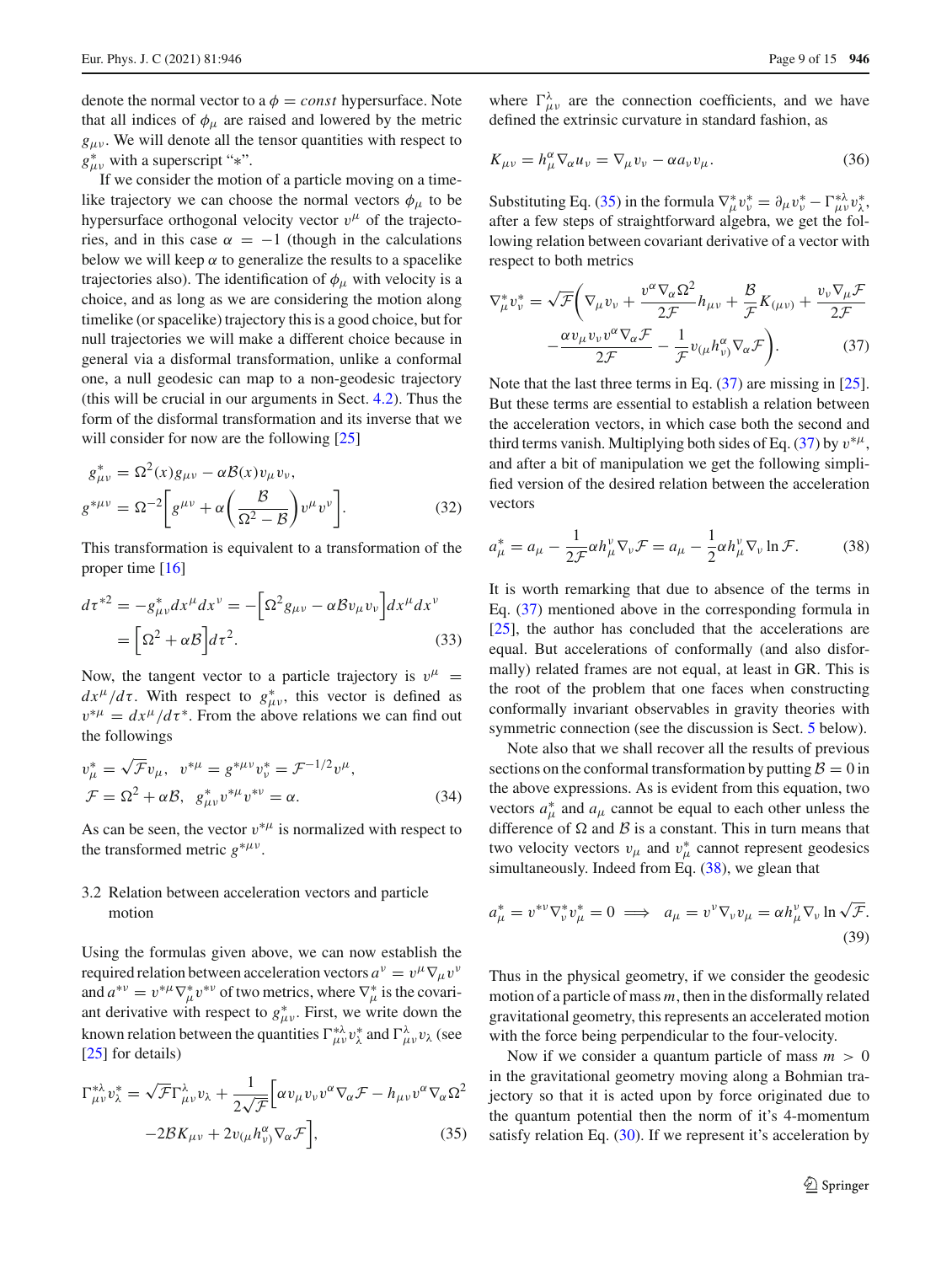the 2nd equation of Eq. [\(39\)](#page-8-3) with  $\alpha = -1$ , in disformally related geometry this corresponds to a force free motion with the quantum effects taken in the modified metric  $g^*_{\mu\nu}$  of the physical geometry. We can easily determine the desired relation between the transformation factors  $\Omega$  and  $\beta$  in terms of the modulus of the wave function  $R$ , by comparing Eqs. [\(39\)](#page-8-3) and  $(10)$  to be<sup>4</sup>,

<span id="page-9-2"></span>
$$
\mathcal{F} = \Omega^2 - \mathcal{B} = (1 - f(\mathcal{R})/m^2). \tag{40}
$$

We have put  $\epsilon = 0$  because we have assumed no coupling between the curvature and the wavefunction  $\Phi$ . Note that the constraint relation of Eq.  $(30)$  is not enough to uniquely determine the both the transformation factors in Eq. [\(40\)](#page-9-2), and below we will see that a second relation between the transformation factors arise through the continuity equation.

It is also convenient to write down the corresponding particle actions in this case. Given the constraint relation of Eq. [\(30\)](#page-7-2), by following the procedure outlined previously, we can derive the action of a particle moving along the Bohmian trajectory in the frame  $g_{\mu\nu}$ . This is just given by Eq. [\(17\)](#page-4-4) with  $\epsilon = 0$ . Now using the rules of active transformation i.e., substituting  $g_{\mu\nu}$  in terms of  $g_{\mu\nu}^*$  and  $v^{*\mu}$  from Eq. [\(32\)](#page-8-4) we see that the action

$$
S_m[g_{\mu\nu}, \gamma] = -\int_{\gamma} \sqrt{m^2 - f(\mathcal{R})} \sqrt{-g_{\mu\nu}v^{\mu}v^{\nu}} d\tau \qquad (41)
$$

gets transformed to the action of a particle of unit mass

$$
S_m^D[g_{\mu\nu}^*, \gamma] = -\int_{\gamma} \sqrt{-\Omega^{-2} \Big[g_{\mu\nu}^* + \frac{\alpha \mathcal{B}}{\mathcal{F}} v_{\mu}^* v_{\nu}^* \Big] \mathcal{F} v^{*\mu} v^{*\nu} d\tau^*}
$$
  
= 
$$
- \int_{\gamma} \sqrt{-g_{\mu\nu}^* v^{*\mu} v^{*\nu}} d\tau^*.
$$
 (42)

Here in the first step, we have used the previous identification of Eq. [\(40\)](#page-9-2), and also substituted  $d\tau$  in terms of  $d\tau^*$ , and the trick in the second step is to write one set of  $g^*_{\mu\nu}v^{*\mu}v^{*\nu}$  as  $\alpha$  so that it cancels with the other term. With these particle actions, it is easy to check that they satisfy the respective equations in Eq. [\(39\)](#page-8-3), thus confirming our conclusions. Note that here (and in the previous section during the discussions on the conformal version) we have taken an active point of view in transforming the action, namely we have taken the functional form of the action same as before (i.e., the action of Eq. [\(8\)](#page-3-1) with the Lagrangian in Eq. [\(9\)](#page-3-3)), and replaced the original metric by the transformed one. This procedure naturally leads to a value of the action different from the previous one. On the other hand, if we want to keep the form of the action unchanged then the passive transformation should be used. In this paper we shall always use the active point of view

unless otherwise specified (see  $[20, 26]$  $[20, 26]$  for transformation with passive point of view).

We can also write down the modified Raychaudhuri equation and the deviation equation in this case also following the lines described in Sect. [2.1](#page-1-1) for the conformal frame. One can check these are still given by Eqs. [\(12\)](#page-3-4) and [\(14\)](#page-4-5) respectively, with  $L = -\frac{1}{2} \ln \mathcal{F}$ .

### <span id="page-9-0"></span>**4 Advantages of disformal transformations**

Now that we have the characterization of a quantum particle in both the gravitational and the physical geometry, and have shown that like the conformal transformation, a disformal transformation can be successfully used to incorporate the quantum effects in the geometry, one can ask where exactly it differs from the usual picture of conformal transformation and what are the advantages of this identification over the conformal transformation, if any. In this section we shall show that a disformal transformation has its advantages, namely it can solve the problems addressed in Sect. [2.5.](#page-6-0)

<span id="page-9-3"></span>4.1 Continuity equation fixes the disformal transformation completely

As we discussed in Sect. [2.5,](#page-6-0) the conformal transformation with the quantum mass squared as the conformal factor can not give us the right continuity equation. Here we shall show by doing a disformal transformation of the form Eq. [\(32\)](#page-8-4), it is possible solve this problem thereby completely fixing both the transformation factors  $\Omega^2$  and *B*.

<span id="page-9-4"></span>We start by writing down the disformal version of the Eq. [\(26\)](#page-6-3) that relates the expansion scalar in both frames (see [\[25](#page-14-21)] for the derivation)

$$
\theta^* = \mathcal{F}^{-1/2} \Big( \theta + 3v^{\alpha} \nabla_{\alpha} \ln \Omega \Big). \tag{43}
$$

Then, as before, we have the analogue of Eq.  $(27)$  given by

$$
\nabla_{\mu}^{*}(\rho v^{*\mu}) = \rho \theta^{*} + v^{*\mu} \nabla_{\mu}^{*} \rho = \rho \mathcal{F}^{-1/2} \left(\theta + 3v^{\alpha} \nabla_{\alpha} \ln \Omega\right) \n+ \mathcal{F}^{-1/2} v^{\mu} \nabla_{\mu} \rho.
$$
\n(44)

Now using Eq. [\(28\)](#page-6-2) to eliminate  $\theta$  from this equation we get

$$
\nabla_{\mu}^{*}(\rho v^{*\mu}) = \rho \mathcal{F}^{-1/2} \Big( -v^{\alpha} \nabla_{\alpha} \ln M + v^{\alpha} \nabla_{\alpha} \ln \Omega^{3} \Big). \tag{45}
$$

The requirement that in the disformally transformed frame  $\nabla^*_{\mu}(\rho v^{*\mu}) = 0$  is the correct continuity equation indicates the left hand side to be zero and thus fixes the conformal

<span id="page-9-1"></span><sup>&</sup>lt;sup>4</sup> As before we will neglect the unimportant factor of  $m<sup>2</sup>$  and will take  $F = M^2$  below.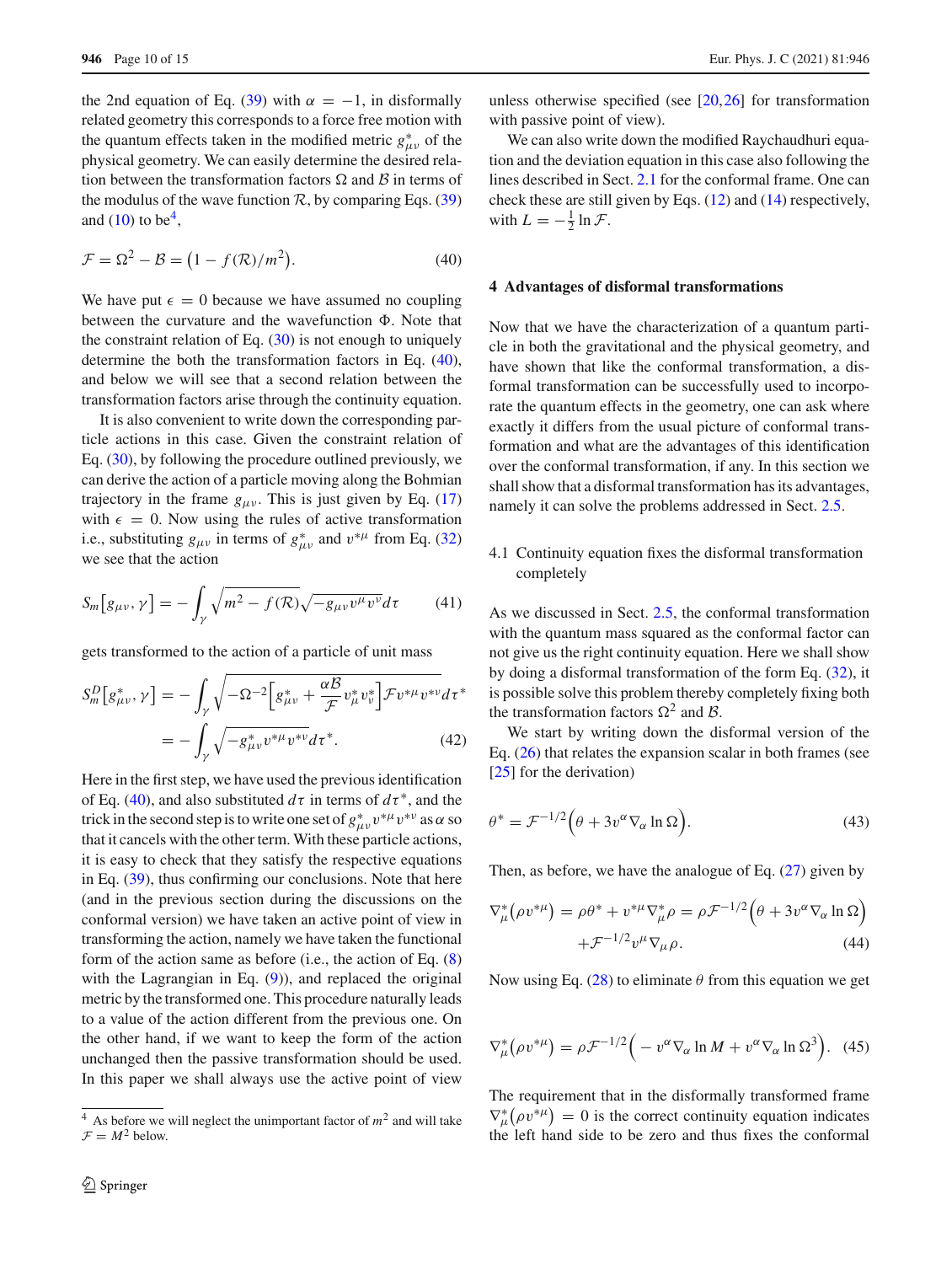factor<sup>[5](#page-10-1)</sup> to be  $\Omega^3 = M$ . This, together with the requirement of Eq. [\(40\)](#page-9-2) also fixes the disformal factor  $B = M^{2/3} - M^2$ .

#### <span id="page-10-0"></span>4.2 Motion of a photon along physical null trajectory

As was pointed out towards the end of Sect. [2.5,](#page-6-0) massless particles<sup>[6](#page-10-2)</sup> cause a problem in the singularity resolution argument because they do not experience any force in frames related by conformal transformations. For the case of frames related by disformal transformations (Eq. [\(32\)](#page-8-4) considered in the previous section), the same problem arises because we see from the corresponding relation Eq. [\(39\)](#page-8-3), the same conclusion remains valid, i.e., the extra force term is zero for null trajectories.

We shall argue below that we can cure this problem in the context of disformal transformation, by remembering that, one can make a disformal transformation more general than the one written in Eq. [\(32\)](#page-8-4), where the extra piece need not be necessarily pointing along the direction of the tangent of a particle trajectory. This transformation precisely is what given in Eq.  $(31)$ , where the non conformal piece is along a direction specified by the  $\phi = const$  hypersurface, which we can choose to be different from the four velocity. This is the advantage of disformal transformations over conformal transformations, namely that one can make a massless particle move on a non geodesic motion by going to a frame where square of its four momentum is non zero. Below we shall consider a simple form of Maxwell's equation to show clearly how this can be done (see  $[16]$  $[16]$  where the transformation of the Maxwell equations under a disformal transformation are considered by assuming the geometrical optics approximation. However we do not make any such approximation).

Let us consider the motion of a photon in the gravitational geometry (represented by a vector field  $A_\mu$ ) described by the following Maxwell equations

$$
\nabla^{\mu}\nabla_{\mu}A_{\nu} - \nabla^{\mu}\nabla_{\nu}A_{\mu} = 0, \qquad (46)
$$

where we have put all the source terms to zero. Now, using the Ricci identity which relates the commutator of the covariant derivative of a vector field to the Riemann tensor,

$$
\nabla_{\mu}\nabla_{\nu}A^{\alpha} - \nabla_{\nu}\nabla_{\mu}A^{\alpha} = R^{\alpha}_{\beta\mu\nu}A^{\beta},\tag{47}
$$

in the contracted form, and imposing the Lorentz gauge condition  $\nabla^{\mu} A_{\mu} = 0$ , we write the above equation as

$$
\nabla^{\mu}\nabla_{\mu}A_{\nu} - R^{\mu}_{\nu}A_{\mu} = 0. \qquad (48)
$$

As before we write  $A_{\mu}$  in the polar form

$$
A_{\mu} = \mathcal{C}_{\mu}(x)e^{i\mathcal{S}(x)},\tag{49}
$$

and substitute in the Maxwell's equation. After separating the real and imaginary parts, and identifying  $K_{\mu} = \nabla_{\mu} S$  as the wave vector of the photon, we get the following equations

<span id="page-10-3"></span>
$$
g^{\mu\nu}\mathcal{K}_{\mu}\mathcal{K}_{\nu} = \frac{\mathcal{C}^{\nu}}{\mathcal{C}^{2}}\nabla^{\mu}\nabla_{\mu}\mathcal{C}_{\nu} - R_{\nu}^{\mu}\mathcal{C}_{\mu}\mathcal{C}^{\nu} \equiv \mathcal{H}(\mathcal{C}),
$$
  
\n
$$
\nabla_{\mu}(\mathcal{C}^{2}\nabla^{\mu}\mathcal{S}) = 0,
$$
\n(50)

where  $C^2 = g^{\mu\nu}C_\mu C_\nu$  denotes the magnitude of the vector  $C_{\mu}$ . The first relation gives the magnitude of the wave vector, with  $H(C)$  denoting the quality analogous to quantum potential in this case, and the second one is essentially the conservation equation. As can be anticipated from Eq. [\(50\)](#page-10-3), since in this frame, motion of the photon is represented by the non null vector  $K_{\mu}$ , the motion of photon is along a non geodesic trajectory.

Let us now apply the disformal transformation (Eq. [\(31\)](#page-7-3) with  $\alpha = -1$ ) and see if we can make the photon motion a geodesic in the transformed frame. In doing so, the first thing to notice is that, since the transformation functions in Eq.  $(31)$  are real, the phase factor *S* and hence the wave vector  $K_{\mu} = \nabla_{\mu} S$  is equal in both the frames. Then, using the inverse relation of Eq.  $(31)$ , the left hand side of first equation of Eq.  $(50)$  reduces to

<span id="page-10-4"></span>
$$
g^{\mu\nu} \mathcal{K}_{\mu} \mathcal{K}_{\nu} \to \Omega^2 g^{*\mu\nu} \mathcal{K}_{\mu} \mathcal{K}_{\nu} + \frac{\mathcal{B}}{\Omega^2 - 2XB} \left( \phi^{\mu} \mathcal{K}_{\mu} \right)^2. (51)
$$

<span id="page-10-5"></span>Now it is easy to see by comparing Eqs.  $(50)$  and  $(51)$ , that if we want to make  $K_v$  null in the transformed frame, then we have to choose the transformation functions such that

$$
\frac{\mathcal{B}}{\Omega^2 - 2XB} \left( \phi^\mu \mathcal{K}_\mu \right)^2 = \frac{\mathcal{C}^\nu}{\mathcal{C}^2} \nabla^\mu \nabla_\mu \mathcal{C}_\nu - R^\mu_\nu \mathcal{C}_\mu \mathcal{C}^\nu = \mathcal{H}(\mathcal{C}).
$$
\n(52)

Of course, this single equation does not completely determine the disformal transformation specified by  $\Omega$ ,  $\beta$ ,  $\phi^{\mu}$ . We can have another relation from the continuity equation. However unlike the previous case for massive particles, these two equations (Eq. [\(52\)](#page-10-5) and the one obtained from the continuity equation) are not enough for fixing both the transformation factors  $\Omega$  and  $\beta$  and the direction of the disformal vector specified by components of  $\phi_{\mu}$  uniquely. We also have to make some choice of the factor  $\Omega$  (such as pure the disformal transformation with  $\Omega = constant$  and/or of the disformal vector (such as timelike ( $\phi_{\mu} \phi^{\mu} = -1$ ) or null disformal transformation ( $\phi_{\mu}\phi^{\mu} = 0$ )). The description of the photon's motion with such explicit choices are left for a future work.

<span id="page-10-2"></span><span id="page-10-1"></span> $5 \Omega$  is fixed up to an additive constant which we have taken to be zero <sup>6</sup> Note that by a massless particle, we mean a particle with zero classical mass (*m*), not zero quantum mass (*M*). More precisely what we mean by massless particle here are the particles which moves along the trajectory  $u_{\mu}u^{\mu} = 0$  and hence  $p_{\mu}p^{\mu} = 0$ .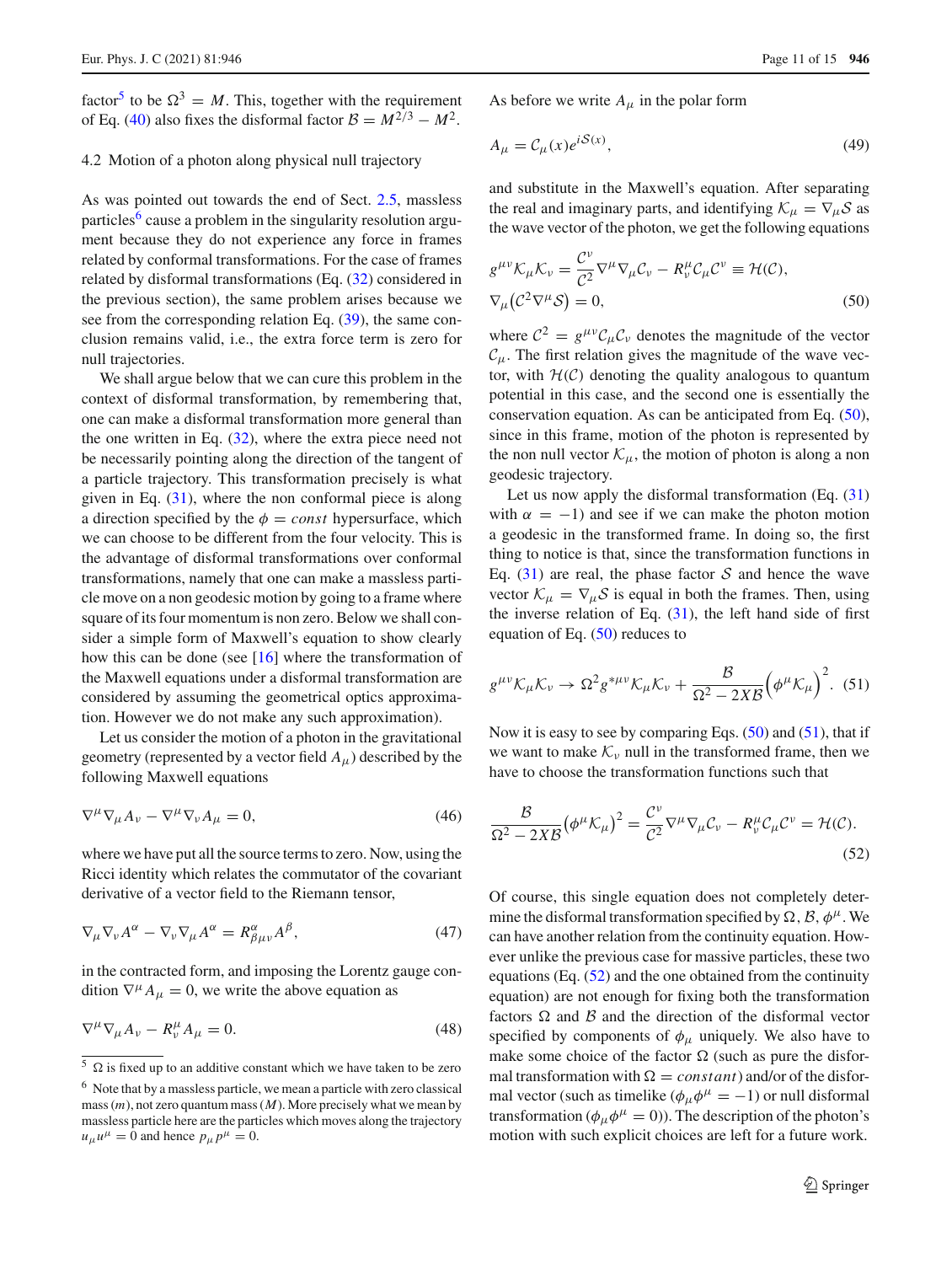<span id="page-11-0"></span>The equation of motion derived from Eq. [\(50\)](#page-10-3) by taking covariant derivative of both side is the non geodesic equation

$$
\mathcal{K}^{\mu}\nabla_{\mu}\mathcal{K}_{\nu} = \frac{1}{2}\nabla_{\nu}\bigg[\frac{\mathcal{B}}{\Omega^2 - 2XB}(\phi^{\mu}\mathcal{K}_{\mu})^2\bigg] = \frac{1}{2}\nabla_{\nu}\mathcal{H}(\mathcal{C}),\tag{53}
$$

which, as can be checked, under a disformal transformation satisfying Eq. [\(52\)](#page-10-5) transforms to the geodesic equation

$$
\mathcal{K}^{*\mu}\nabla_{\mu}^*\mathcal{K}^*_{\nu} = 0. \tag{54}
$$

Thus the motion of a photon in a gravitational geometry follows a non null trajectory (the null trajectories  $ds^2 =$  $g_{\mu\nu}dx^{\mu}dx^{\nu} = 0$  in the gravitational geometry are followed by the gravitons [\[1](#page-14-0)]) and hence its motion is nongeodesic, acted upon by the force resembling that of due to the quantum potential (see Eqs.  $(50)$  and  $(53)$  respectively). But this motion in a disformally related physical geometry follows a null trajectory,  $ds^{*2} = g_{\mu\nu}^* dx^{\mu} dx^{\nu} = 0$  of that geometry, where  $H(C)$  determines the required transformation factors. As we have shown in Sect. [2.3,](#page-4-6)  $p_{\mu}K^{\mu}$  is a conserved quantity along the non geodesic motion, provided that  $K^{\mu}$  is a conformal Killing vector i.e., a Killing vector of a conformally related metric. By using an analogous procedure, it is easy to see that  $\mathcal{K}_{\mu} K^{\mu}$  is a conserved quantity along the photon trajectory if it satisfies the equation  $\nabla_{(\mu} K_{\nu)} = -2g_{\mu\nu} K^{\lambda} \nabla_{\lambda} (\ln \mathcal{H}(\mathcal{C}))$ , and this quantity should be used if one wants to study the deflection of light in gravitational field.

# 4.3 Problem of definiteness of mass

When one uses the standard Klein–Gordon equation to perform a Bohmian treatment, one gets the resulting quantum Hamilton–Jacobi equation of Eq. [\(30\)](#page-7-2). The right side of this equation, interpreted as the mass square (denoted as  $M^2$ ) is not always positive definite, and hence the theory can have tachyonic solutions (see for example [\[3](#page-14-8)]). As we have mentioned before, one motivation for transforming to a conformal frame to describe the quantum motion of a particle satisfying the Klein–Gordon equation is to avoid this problem, so that in the transformed frame the particle has a positive definite mass. But also as pointed out before, this comes with other problems such as the wrong continuity equation and the problem with massless particles. Most importantly when the quantum mass *M* is imaginary, the conformal factor is itself negative and hence the transformation is not well defined.

<span id="page-11-2"></span>In Sect. [4.1,](#page-9-3) we have shown that for a massive particle<sup>7</sup> by transforming to a disformal frame where two metrics are related by Eq. [\(32\)](#page-8-4), with the transformation factors given in terms of the quantum mass by the relations

$$
\Omega^2 = M^{2/3}, \ \ \mathcal{B} = M^{2/3} - M^2, \ \ M(x) = \sqrt{(m^2 - f(R))}, \tag{55}
$$

one could achieve a consistent continuity equation for the motion of the quantum particle. However the same transformation does not solve the problem of definiteness of mass. If the quantum mass is imaginary, then the real root of the conformal factor  $\Omega^2 = M^{2/3}$  in Eq. [\(55\)](#page-11-2) becomes negative, so that the disformal transformation used earlier becomes undefined. $8$ 

In this subsection, we shall show that a possible way out of this problem is once again to return to the general form of the disformal transformation in Eq. [\(31\)](#page-7-3). However, before doing that let us try to locate the problem in the previous setting. When the mass squared is negative, we can express the quantum mass formally as  $M = |M|e^{i\pi/2}$ . Now from the continuity equation in the transformed frame, we see that the extra phase of  $\pi/2$  being a constant, does not affect this equation

<span id="page-11-4"></span>
$$
\nabla_{\mu}^* (\rho v^{*\mu}) = \rho \mathcal{F}^{-1/2} \Big( -v^{\alpha} \nabla_{\alpha} \ln |M| + v^{\alpha} \nabla_{\alpha} \ln \Omega^3 \Big). \tag{56}
$$

Thus by taking  $\Omega^2 = |M|^{2/3}$ , we can still satisfy the continuity equation in the transformed frame, even when *M* is imaginary. Looking at the acceleration in Eq. [\(10\)](#page-3-2) (with  $\epsilon = 0$ ), we could similarly argue that, by choosing  $\sqrt{\mathcal{F}} = \sqrt{\Omega^2 - \mathcal{B}} = |\mathcal{M}|$ , this equation can be satisfied as well, since the constant phase factor again does not contribute due to the derivative. However such a choice does not satisfy the correct dispersion relation  $g^{*\mu\nu} p^*_{\mu} p^*_{\nu} = -1$ , because under such a transformation, the required relation

<span id="page-11-1"></span><sup>7</sup> For the description of massless particle one has to use a more general transformation of Eq. [\(31\)](#page-7-3). In this subsection, we shall concentrate on the case of massive particles only.

<span id="page-11-3"></span><sup>8</sup> In the non-minimally coupled frame, the quantum mass has an extra factor of  $\epsilon R$  (see Eq. [\(7\)](#page-2-5) above). Can this factor make quantum mass in this frame positive definite? Assuming  $\epsilon > 0$ , the answer will depend on the sign of the Ricci scalar. When  $R < 0$ , the  $\epsilon R$  term can not make the quantum mass positive definite and for  $R > 0$  this can make *M* come out to be positive depending on its relative magnitude with the quantum potential. As mentioned in Sect. [2.6,](#page-7-4) this is one of the advantages of working with minimal coupling - the nature of *M* does not depends on the coupling  $\epsilon$ .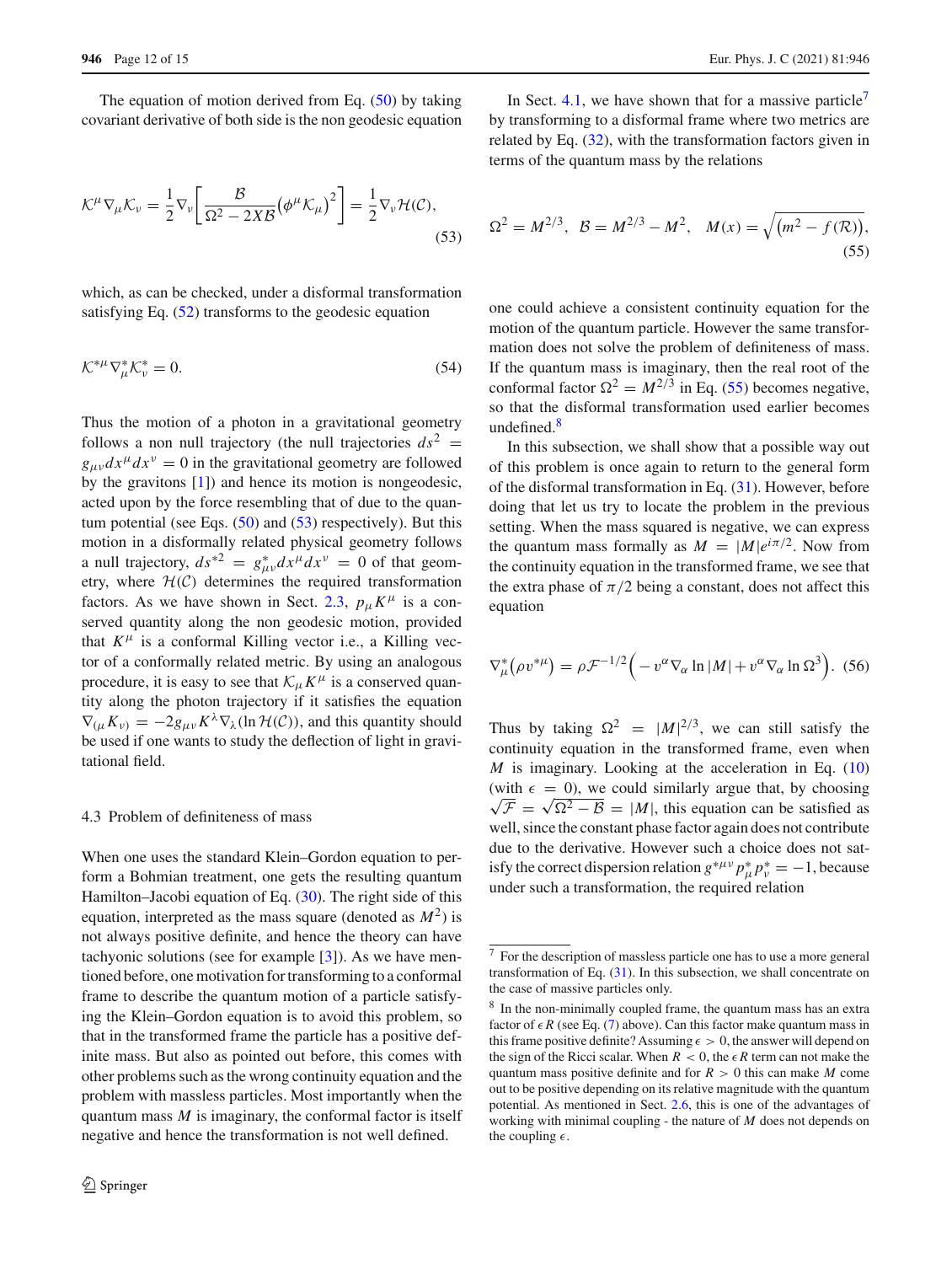$$
g^{\mu\nu}p_{\mu}p_{\nu} = |M|^2 \rightarrow \left[\Omega^2 g^{*\mu\nu} + \left(\frac{B}{\Omega^2 - B}\right)v^{\mu}v^{\nu}\right]
$$

$$
p_{\mu}p_{\nu} \equiv -\Omega^2 + \left(\frac{-B|M|^2}{\Omega^2 - B}\right) \neq |M|^2,\tag{57}
$$

is not satisfied when we choose  $\Omega^2 - \mathcal{B} = |M|^2$ . This is the real problem, namely to satisfy the correct dispersion relation when quantum mass is imaginary. Indeed the Bohmian treatment of Klein–Gordon equation gives the dispersion relation, and not the acceleration equation (see Eq.  $(6)$ ). In the process of taking the covariant derivative, the imaginary factors are "lost" in both Eq.  $(56)$  and the continuity equation, and one can reach wrong conclusions by considering them. Thus our primary focus will be on the dispersion relation.

We begin the general case by writing above Eq. [\(57\)](#page-12-0) for such a transformation in Eq.  $(31)$ . The relation we want to satisfy is the following

$$
g^{\mu\nu}p_{\mu}p_{\nu} = |M|^2 \rightarrow \left[\Omega^2 g^{*\mu\nu} + \left(\frac{\mathcal{B}}{\Omega^2 - 2\mathcal{B}X}\right)\phi^{\mu}\phi^{\nu}\right]
$$

$$
p_{\mu}p_{\nu} \equiv -\Omega^2 + \left(\frac{-\mathcal{B}\mathcal{D}^2|M|^2}{\Omega^2 - 2\mathcal{B}X}\right) = |M|^2,\tag{58}
$$

where  $\mathcal{D} = \phi^{\mu} v_{\mu}$  denotes the projection of the vector  $\phi^{\mu}$ along the particle 4-velocity.

For our purpose in this subsection, it is sufficient to consider the so called pure disformal transformation, where both the conformal and disformal factors are set to a constant (denoted as  $\Omega_0^2$  and  $\mathcal{B}_0$  respectively, with  $\Omega_0^2 > 0$ ). Thus the transformed metric and it's inverse are given respectively by

$$
g_{\mu\nu}^{\star} = \Omega_0^2 g_{\mu\nu} + \mathcal{B}_0 \phi_{\mu} \phi_{\nu},
$$
  
\n
$$
g^{\star \mu\nu} = \Omega_0^{-2} \bigg[ g^{\mu\nu} - \frac{\mathcal{B}_0}{\Omega_0^2 - 2X\mathcal{B}_0} \phi^{\mu} \phi^{\nu} \bigg],
$$
  
\n
$$
X = -\frac{1}{2} g^{\mu\nu} \phi_{\mu} \phi_{\nu}.
$$
\n(59)

All the transformed quantities are denoted by an overhead star. Here the 4-vector  $\phi^{\mu}$ , having components  $(\phi^0, \phi^1,$  $\phi^2$ ,  $\phi^3$ ), determine the direction of the disformal transformation and is to be determined form the correct transformation of the dispersion relation and the continuity equation. The above transformation corresponds to a change of proper time  $d\tau^{\star 2} = \beta^2 d\tau^2$  with  $\beta = (\Omega_0^2 - \mathcal{B}_0 \mathcal{D}^2)^{1/2}$ . Then Eq. [\(58\)](#page-12-1) gives the first constraint relation to be

$$
\Omega_0^2 + \left(\frac{\mathcal{B}_0 \mathcal{D}^2 |M|^2}{\Omega_0^2 - 2\mathcal{B}_0 X}\right) + |M|^2 = 0, \text{ with,}
$$
  

$$
\mathcal{D} \neq 0 \quad \text{unless} \quad |M| = \text{constant.}
$$
 (60)

<span id="page-12-0"></span>The continuity equation gives another constraint. To determine this, we start by writing down the transformation rule of the covariant derivative. In the most general case, the formula for the change of the Christoffel symbols are quite complicated (see for example [\[16](#page-14-11),[27,](#page-14-23)[28\]](#page-14-24)), but for our case of the transformation in Eq. [\(59\)](#page-12-2), the transformation relation of the covariant derivative of a vector simplifies to the following

$$
\nabla_{\mu}^{\star} v^{\nu} = \nabla_{\mu} v^{\nu} + C_{\nu\alpha}^{\mu} v^{\alpha} \text{ where } C_{\nu\alpha}^{\mu} = \left(\frac{\mathcal{B}_0}{\Omega_0^2 - 2X\mathcal{B}_0}\right) \phi^{\mu} \nabla_{\alpha} \phi_{\nu}.
$$
\n(61)

Writing the left side in terms of transformed velocity  $v^{\star \nu}$ , and simplifying, we arrive at

$$
\nabla_{\mu}^{\star} v^{\star \nu} = \beta^{-1} \Big( \nabla_{\mu} v^{\nu} + C_{\nu \alpha}^{\mu} v^{\alpha} - v^{\nu} \nabla_{\mu} \beta \Big). \tag{62}
$$

<span id="page-12-1"></span>This gives the desired relation between the expansion scalars (compare with Eqs.  $(26)$  and  $(43)$  which are the analogous relations for the conformal transformation and disformal transformation along the velocity vector respectively)

$$
\theta^* = \beta^{-1} \Big( \theta + C_{\nu \alpha}^{\nu} v^{\alpha} - v^{\nu} \nabla_{\nu} \beta \Big). \tag{63}
$$

The continuity equation can now be expanded to give

$$
\nabla_{\mu}^{\star} (\rho v^{\star \mu}) = \rho \theta^{\star} + v^{\star \mu} \nabla_{\mu}^{\star} \rho = \rho \beta^{-1} \left( \theta + C_{\nu \alpha}^{\nu} v^{\alpha} - v^{\nu} \nabla_{\nu} \beta \right) + \beta^{-1} v^{\mu} \nabla_{\mu} \rho.
$$
 (64)

<span id="page-12-4"></span>As before, eliminating  $\theta$  from this equation and demanding that continuity equation  $\nabla_{\mu}^{\star}(\rho v^{\star \mu}) = 0$  is satisfied, we get the second constraint

$$
C_{\nu\alpha}^{\nu}v^{\alpha} - v^{\nu}\nabla_{\nu}\beta - v^{\alpha}\nabla_{\alpha}\ln|M| = 0.
$$
 (65)

<span id="page-12-2"></span>Once again the pure phase factor does have any effect in the continuity equation, so that components of  $\phi^{\mu}$  are real. If we choose the vector field  $\phi^{\mu}$  such that, given the quantum mass both the constraint Eqs.  $(60)$  and  $(65)$  are satisfied, then in the transformed frame  $(g_{\mu\nu}^{\star})$  the particle has unit mass, thus solving the problem of imaginary quantum mass in the original frame. Obviously the two constraints of Eqs. [\(60\)](#page-12-3) and [\(65\)](#page-12-4) cannot determine all the four components of  $\phi_{\mu}$ , and we have to make some choices.

Below we shall briefly sketch such a procedure when the quantum mass of the particle (*M*) moving in the flat spacetime is imaginary and is a function of the radial coordinate *r* only.<sup>[9](#page-12-5)</sup> We consider the vector field  $\phi^{\mu}$  to be of the form  $(1, \phi^{0}(r), 0, 0)$  and the particle 4 velocity is  $v^{\mu} = (1, 0, 0, 0)$ 

<span id="page-12-5"></span><span id="page-12-3"></span><sup>9</sup> This mass can corresponds to a stationary state solution of the Klein– Gordon equation for which the quantum potential is time independent.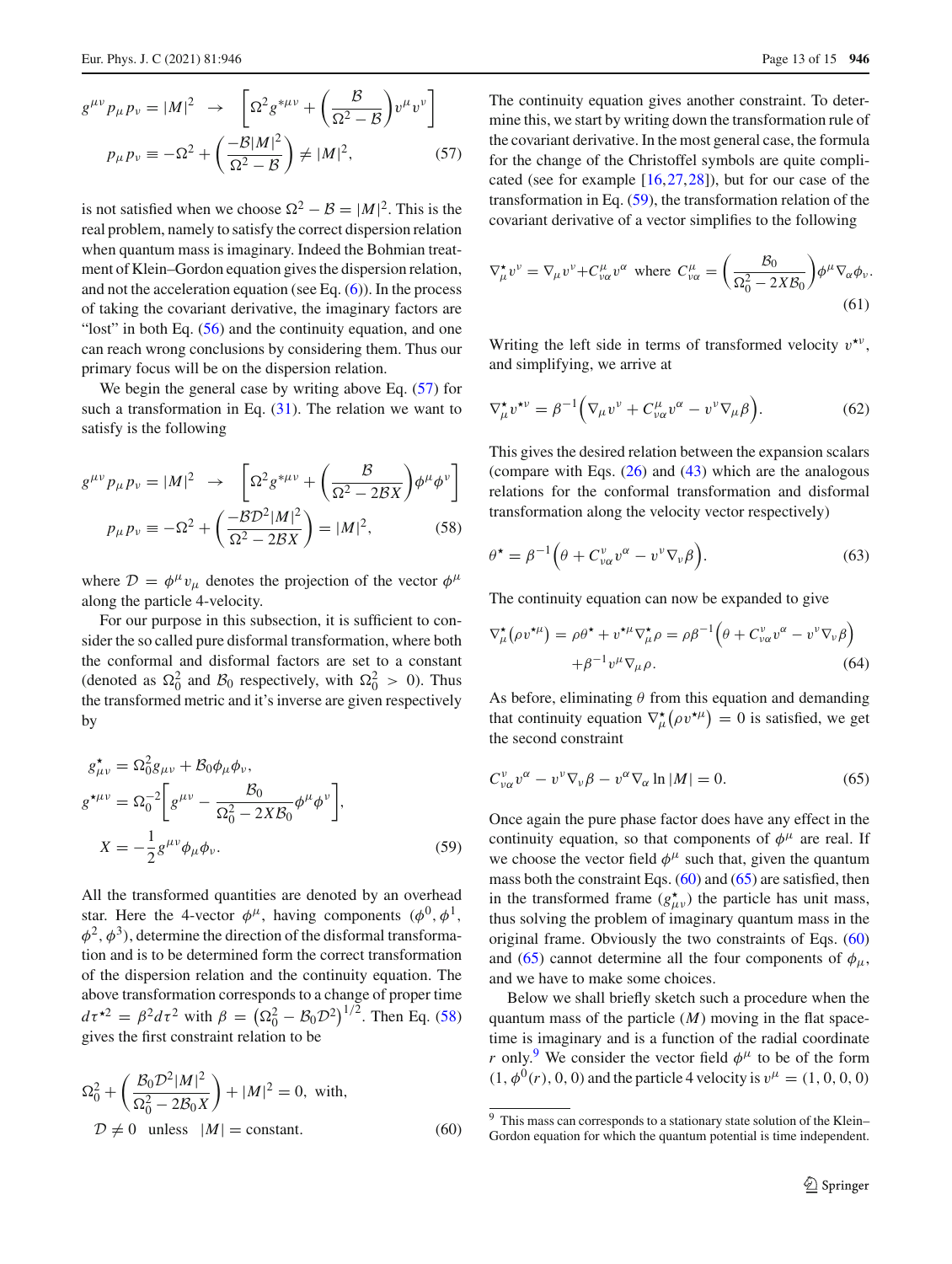so that  $D = 1$ . Then, as can be checked, the continuity equation is identically satisfied and Eq. [\(60\)](#page-12-3) gives the form of the function  $\phi^0(r)$  in terms of the quantum mass as

$$
\phi^{0}(r) = \sqrt{\frac{\Omega_{0}}{B_{0}}}\sqrt{\frac{B_{0} - \Omega_{0} - |M(r)|^{2}}{\Omega_{0} + |M(r)|^{2}}}.
$$
\n(66)

Given the functional form of  $|M(r)|$  one can now easily determine the function  $\phi^0(r)$ .<sup>[10](#page-13-1)</sup>

We also mention here that there are ways to make the quantum mass positive definite even in the classical background. For example, in [\[29](#page-14-25)], the authors had shown how to make *M* positive definite by using a different interpretation of Bohmian mechanics and demanding that the mass *M* should have the correct non relativistic limit. In this procedure, they obtained the following formula for the quantum mass (*M*) for a particle of classical mass *m*

$$
M = m \exp\left[\frac{1}{m^2} \frac{\Box \mathcal{R}}{\mathcal{R}}\right].
$$
 (67)

With this mass formula, one can obtain the correct non relativistic equation of motion of the particle as shown in [\[29](#page-14-25)]. The resulting theory has been studied extensively in the context of conformal transformations and curved spacetime (see  $[11]$  $[11]$  for a review).<sup>[11](#page-13-2)</sup> In this paper, we have already shown a way out of this problem by using the disformal transformation, nevertheless it is useful to make the theory free from any tachyonic solution from the start. We leave the problem of incorporating the mass of Eq. [\(67\)](#page-13-3) in our transformation formulas of Eq.  $(55)$  for a future study.

## <span id="page-13-0"></span>**5 Conclusions**

In the well known approach of incorporating the quantum effects in spacetime geometry, conformally related spacetimes are used to establish the equivalence between the Bohmian motion of a particle on a classical background with force free classical motion on a quantum corrected background. In terms of this bimetric description of gravity, the Bohmian force can be interpreted as arising due to the description of the particle in the gravitational geometry rather than in the physical one, and quantum effects are incorporated in the conformal degrees of freedom [\[13](#page-14-7)]. This line of reasoning has been used to argue that the singularity problem of GR can be avoided in this approach [\[6](#page-14-4)]. The first part <span id="page-13-4"></span>of this paper is devoted to the discussion of various aspects of this approach and we have also pointed out some of the problematic issues of this approach.

In the second part, to overcome these limitations of the conformal transformation we have considered transformations of the metric more general than the conformal once, namely the disformal transformation proposed by Bekenstein in the context of bi-metric gravity. The conformal transformation is equivalent to a uniform coordinate dependent scaling in every spacetime direction. On the other hand, in a disformal transformation of the form given in Eq. [\(31\)](#page-7-3), we not only perform a uniform scaling in every direction (conformal part), we also scale a particular direction (chosen by the normal vector  $\phi_{\mu}$ ) differently from other directions. This fact is more transparent from the so called pure disformal transformation, where we only scale the direction chosen by the velocity vector  $v_{\mu}$ , and the other directions (perpendicular to  $v_{\mu}$  in an orthonormal coordinate frame) do not scale at all i.e., the conformal factor is just a constant.

<span id="page-13-3"></span>We have shown how one can incorporate the quantum nature of a particle (both massive and massless) in the disformal degrees of freedom of the physical geometry. This implies that the quantum effects can be viewed as a disformal transformation between the gravitational and the physical geometry, i.e., if we consider the motion of quantum particle in the gravitational geometry, due to the presence of the quantum potential this is equivalent to the classical free fall motion in a disformally transformed spacetime where the transformation is done along the direction chosen by the the particle 4 velocity. The quantum force can thus thought to be arisen in the gravitational geometry only because we had chosen the "wrong" frame for the analysis. Had we started from the disformally related physical geometry itself the quantum force would have never arise and the motion would have been classical. Most importantly, by using disformal transformation we have shown here that one can solve the usual problems in the conformal version, such as wrong continuity equation and the problem of definiteness of mass.

Before concluding we mention here another future application of the formalism constructed here. We notice that the second factor in the transformation relation of expansion scalar derived in Eq.  $(26)$  indicates that it is not a conformally invariant quantity. Similarly it is easy to show, taking symmetric and antisymmetric part of Eq. [\(25\)](#page-6-4) respectively that, the shear and rotation tensors are also not conformally invariant. Applying directional derivative to Eq. [\(26\)](#page-6-3) we see that Raychaudhuri equation is also not conformally invariant

$$
\frac{d\tilde{\theta}}{d\tilde{\tau}} = \Omega^{-2} \left[ \frac{d\theta}{d\tau} - \Omega^{-1} \left( \theta + 3 \frac{d\ln \Omega}{d\tau} \right) \frac{d\Omega}{d\tau} + 3 \frac{d^2 \ln \Omega}{d\tau^2} \right].
$$
\n(68)

<span id="page-13-1"></span><sup>&</sup>lt;sup>10</sup> Of course for some  $|M(r)|$  the function  $\phi^{0}(r)$  determined in Eq. [\(66\)](#page-13-4) may not be real every where. In that case one has to take an ansatz for the vector field different from the one given here.

<span id="page-13-2"></span> $11$  This approach was recently used in [\[23\]](#page-14-26) to derive a quantum version of the Friedmann equations.